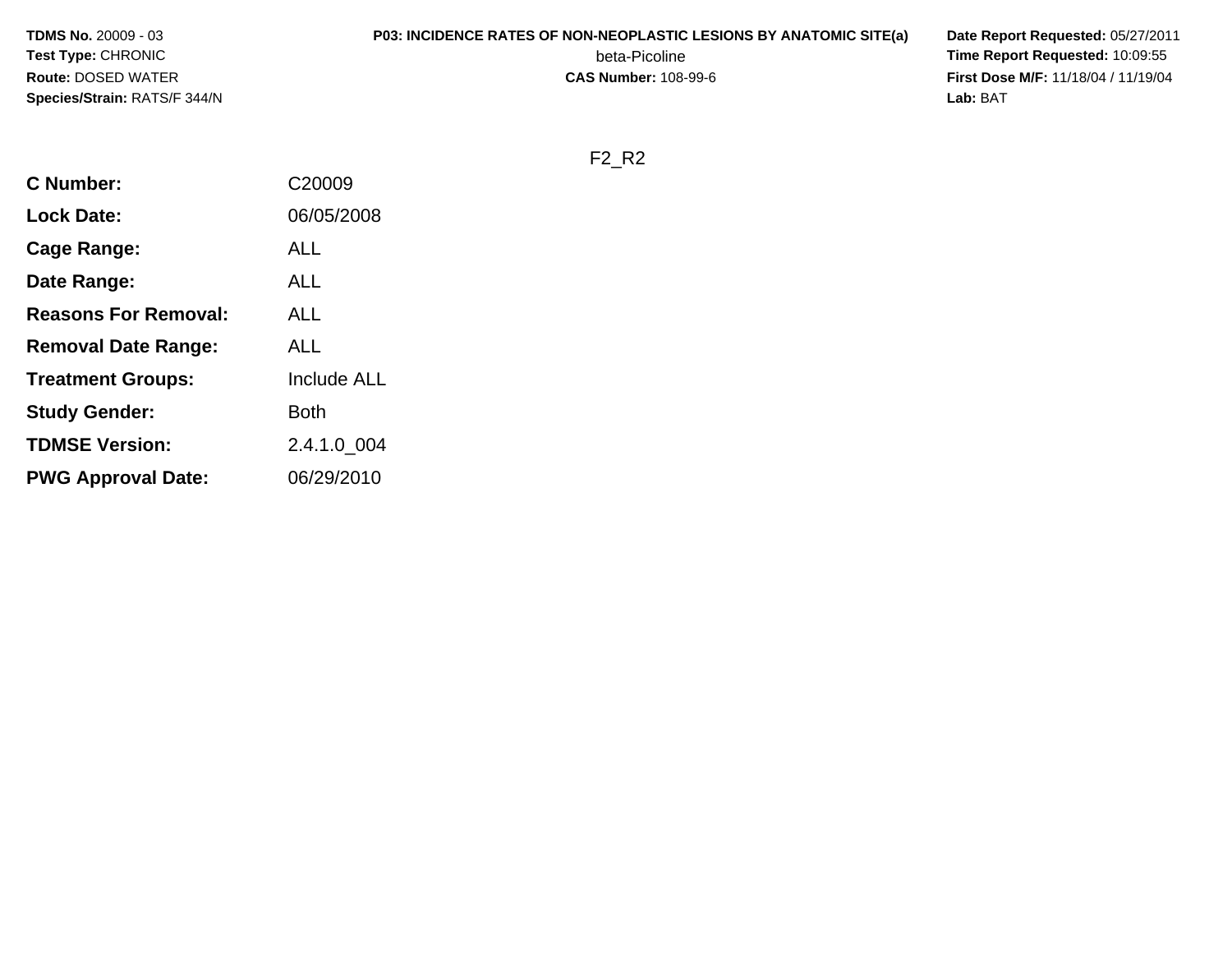| TDMS No. 20009 - 03                                      | P03: INCIDENCE RATES OF NON-NEOPLASTIC LESIONS BY ANATOMIC SITE(a) | Date Report Requested: 05/27/2011 |                                     |          |          |
|----------------------------------------------------------|--------------------------------------------------------------------|-----------------------------------|-------------------------------------|----------|----------|
| <b>Test Type: CHRONIC</b>                                |                                                                    | Time Report Requested: 10:09:55   |                                     |          |          |
| Route: DOSED WATER                                       |                                                                    | <b>CAS Number: 108-99-6</b>       | First Dose M/F: 11/18/04 / 11/19/04 |          |          |
| Species/Strain: RATS/F 344/N                             |                                                                    |                                   |                                     |          | Lab: BAT |
| <b>FISCHER 344 RATS MALE</b>                             | $0$ mg/l                                                           | 156.25 mg/l                       | 312.5 mg/l                          | 625 mg/l |          |
| <b>Disposition Summary</b>                               |                                                                    |                                   |                                     |          |          |
| <b>Animals Initially In Study</b><br><b>Early Deaths</b> | 50                                                                 | 50                                | 50                                  | 50       |          |
| <b>Moribund Sacrifice</b>                                | 9                                                                  | 12                                | 15                                  | 23       |          |
| <b>Natural Death</b>                                     | 8                                                                  | $\overline{\mathbf{r}}$           | 3                                   | 3        |          |
| <b>Survivors</b>                                         |                                                                    |                                   |                                     |          |          |
| <b>Terminal Sacrifice</b>                                | 33                                                                 | 31                                | 32                                  | 24       |          |
| <b>Animals Examined Microscopically</b>                  | 50                                                                 | 50                                | 50                                  | 50       |          |
| <b>ALIMENTARY SYSTEM</b>                                 |                                                                    |                                   |                                     |          |          |
| Esophagus                                                | (50)                                                               | (50)                              | (50)                                | (50)     |          |
| Hyperplasia, Squamous                                    |                                                                    | 1(2%)                             |                                     |          |          |
| Inflammation, Suppurative                                | 1(2%)                                                              |                                   |                                     |          |          |
| Intestine Large, Cecum                                   | (45)                                                               | (47)                              | (48)                                | (48)     |          |
| Inflammation, Chronic Active                             |                                                                    |                                   |                                     | 1(2%)    |          |
| Necrosis                                                 | 1(2%)                                                              |                                   |                                     |          |          |
| Intestine Large, Colon                                   | (47)                                                               | (49)                              | (49)                                | (49)     |          |
| Parasite Metazoan                                        | 3(6%)                                                              | 4(8%)                             | 7 (14%)                             | 1(2%)    |          |
| Intestine Large, Rectum                                  | (47)                                                               | (49)                              | (49)                                | (50)     |          |
| Infiltration Cellular, Mixed Cell                        |                                                                    | 1(2%)                             |                                     |          |          |
| Parasite Metazoan                                        | 2(4%)                                                              | 5 (10%)                           | 3(6%)                               | 5 (10%)  |          |
| Intestine Small, Duodenum                                | (48)                                                               | (49)                              | (49)                                | (50)     |          |
| Intestine Small, Ileum                                   | (46)                                                               | (47)                              | (48)                                | (49)     |          |
| Inflammation, Chronic Active                             |                                                                    | 1(2%)                             |                                     |          |          |
| Intestine Small, Jejunum                                 | (45)                                                               | (47)                              | (48)                                | (49)     |          |
| Inflammation, Chronic Active                             | 1(2%)                                                              |                                   |                                     |          |          |
| Liver                                                    | (50)                                                               | (50)                              | (50)                                | (50)     |          |
| Angiectasis                                              | 1(2%)                                                              |                                   | 1(2%)                               |          |          |
| Atrophy                                                  |                                                                    |                                   | 1(2%)                               |          |          |
| <b>Basophilic Focus</b>                                  | 15 (30%)                                                           | 14 (28%)                          | 16 (32%)                            | 10 (20%) |          |
| Clear Cell Focus                                         | 13 (26%)                                                           | 23 (46%)                          | 20 (40%)                            | 15 (30%) |          |
| Congestion                                               |                                                                    |                                   |                                     | 1(2%)    |          |
| Degeneration, Cystic                                     | 3(6%)                                                              | 6(12%)                            | 7 (14%)                             | 2(4%)    |          |
| Eosinophilic Focus                                       | 7 (14%)                                                            | 1(2%)                             | 2(4%)                               | 5(10%)   |          |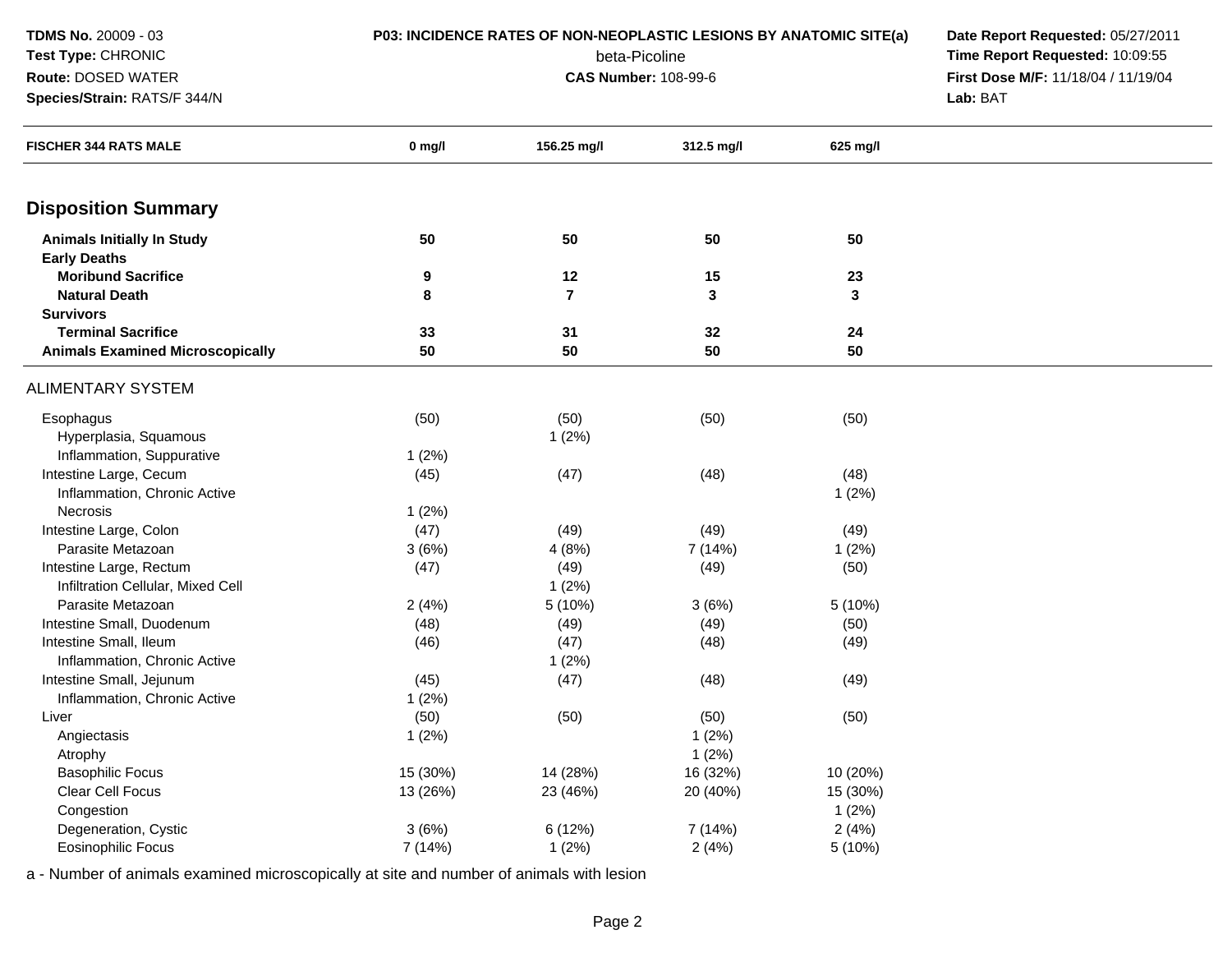| <b>TDMS No. 20009 - 03</b> |  |
|----------------------------|--|
|                            |  |

## **Test Type:** CHRONIC

**Route:** DOSED WATER

**Species/Strain:** RATS/F 344/N

## **P03: INCIDENCE RATES OF NON-NEOPLASTIC LESIONS BY ANATOMIC SITE(a) Date Report Requested:** 05/27/2011

beta-Picoline<br>CAS Number: 108-99-6

 **Time Report Requested:** 10:09:55 **First Dose M/F:** 11/18/04 / 11/19/04<br>Lab: BAT **Lab:** BAT

| <b>FISCHER 344 RATS MALE</b> | $0$ mg/l | 156.25 mg/l | 312.5 mg/l | 625 mg/l |  |
|------------------------------|----------|-------------|------------|----------|--|
|                              |          |             |            |          |  |
| <b>Fatty Change</b>          | 7 (14%)  | 6 (12%)     | 7 (14%)    | 9(18%)   |  |
| Fibrosis                     |          |             | 1(2%)      |          |  |
| Hepatodiaphragmatic Nodule   | 4(8%)    | 3(6%)       | 2(4%)      | 6 (12%)  |  |
| Inflammation, Chronic Active |          | 3(6%)       | 3(6%)      | 1(2%)    |  |
| Mixed Cell Focus             | 6 (12%)  | 3(6%)       | 6 (12%)    | 3(6%)    |  |
| Necrosis                     | 2(4%)    | 3(6%)       |            | 2(4%)    |  |
| Vacuolization Cytoplasmic    | 15 (30%) | 12 (24%)    | 12 (24%)   | 16 (32%) |  |
| Bile Duct, Hyperplasia       | 40 (80%) | 36 (72%)    | 44 (88%)   | 42 (84%) |  |
| Centrilobular, Atrophy       |          | 1(2%)       |            |          |  |
| Centrilobular, Necrosis      | 1(2%)    |             | 1(2%)      |          |  |
| Periportal, Fibrosis         |          | 1(2%)       |            |          |  |
| Periportal, Inflammation     | 1(2%)    |             | 1(2%)      |          |  |
| Vein, Dilatation             |          | 1(2%)       |            |          |  |
| Mesentery                    | (4)      | (8)         | (4)        | (6)      |  |
| Fat, Necrosis                | 1 (25%)  | 6 (75%)     | 3(75%)     | 5 (83%)  |  |
| Pancreas                     | (49)     | (50)        | (50)       | (48)     |  |
| Cyst                         | 1(2%)    |             | 2(4%)      |          |  |
| Hyperplasia                  | 2(4%)    |             |            | 1(2%)    |  |
| <b>Infiltration Cellular</b> |          | 1(2%)       | 1(2%)      |          |  |
| Lipomatosis                  |          |             |            | $1(2\%)$ |  |
| Acinus, Atrophy              | 18 (37%) | 31 (62%)    | 31 (62%)   | 25 (52%) |  |
| Salivary Glands              | (50)     | (50)        | (50)       | (50)     |  |
| Atrophy                      |          |             | 1(2%)      |          |  |
| <b>Infiltration Cellular</b> |          | 1(2%)       |            |          |  |
| Duct, Inflammation           |          | 1(2%)       |            |          |  |
| Stomach, Forestomach         | (50)     | (50)        | (50)       | (50)     |  |
| Angiectasis                  |          | 1(2%)       |            |          |  |
| Edema                        |          |             | 1(2%)      |          |  |
| Erosion                      | 1(2%)    |             |            |          |  |
| Fibrosis                     | 1(2%)    | 6 (12%)     | 2(4%)      | 1(2%)    |  |
| Hyperplasia, Squamous        | 15 (30%) | 18 (36%)    | 7 (14%)    | 17 (34%) |  |
| Inflammation                 |          | 1(2%)       |            | 2(4%)    |  |
| Ulcer                        | 2(4%)    | 5 (10%)     | 2(4%)      | 2(4%)    |  |
| Stomach, Glandular           | (50)     | (50)        | (50)       | (50)     |  |
| Angiectasis                  |          | 1(2%)       |            |          |  |
| Erosion                      | 1(2%)    | 3(6%)       |            |          |  |
|                              |          |             |            |          |  |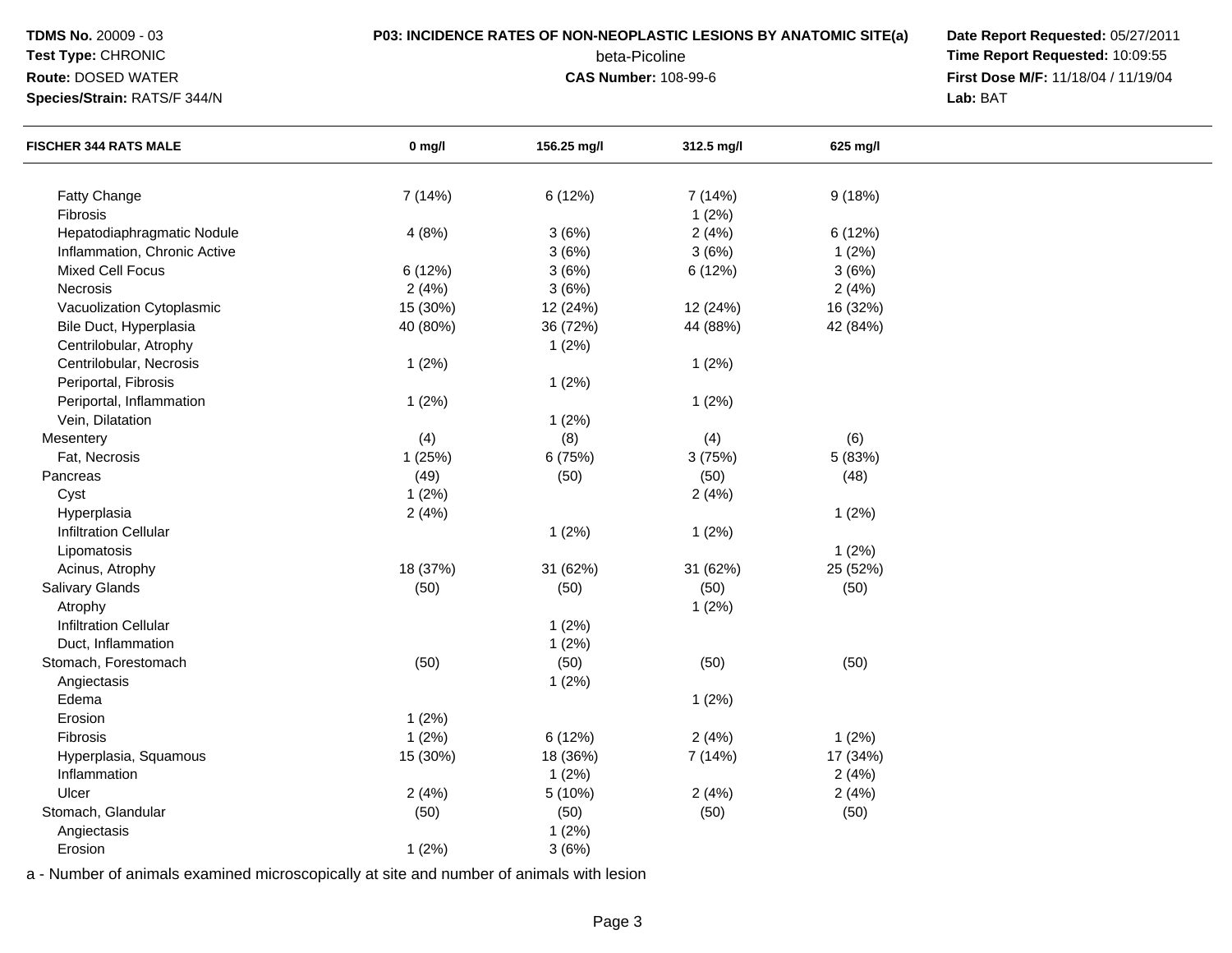| TDMS No. 20009 - 03<br>P03: INCIDENCE RATES OF NON-NEOPLASTIC LESIONS BY ANATOMIC SITE(a) |          |                             |                                     | Date Report Requested: 05/27/2011 |  |
|-------------------------------------------------------------------------------------------|----------|-----------------------------|-------------------------------------|-----------------------------------|--|
| Test Type: CHRONIC                                                                        |          | beta-Picoline               | Time Report Requested: 10:09:55     |                                   |  |
| Route: DOSED WATER                                                                        |          | <b>CAS Number: 108-99-6</b> | First Dose M/F: 11/18/04 / 11/19/04 |                                   |  |
| Species/Strain: RATS/F 344/N                                                              |          |                             |                                     | Lab: BAT                          |  |
| <b>FISCHER 344 RATS MALE</b>                                                              | 0 mg/l   | 156.25 mg/l                 | 312.5 mg/l                          | 625 mg/l                          |  |
| Fibrosis                                                                                  | 1(2%)    |                             |                                     |                                   |  |
| Hyperplasia                                                                               | 1(2%)    |                             |                                     |                                   |  |
| Inflammation, Chronic Active                                                              | 4(8%)    | 6 (12%)                     | 4(8%)                               | 3(6%)                             |  |
| Metaplasia, Squamous                                                                      |          | 1(2%)                       |                                     |                                   |  |
| Ulcer                                                                                     |          |                             |                                     | 2(4%)                             |  |
| Tongue                                                                                    | (0)      | (0)                         | (2)                                 | (1)                               |  |
| CARDIOVASCULAR SYSTEM                                                                     |          |                             |                                     |                                   |  |
| <b>Blood Vessel</b>                                                                       | (50)     | (50)                        | (50)                                | (50)                              |  |
| Aorta, Mineralization                                                                     |          | 1(2%)                       |                                     |                                   |  |
| Heart                                                                                     | (50)     | (50)                        | (50)                                | (50)                              |  |
| Cardiomyopathy                                                                            | 49 (98%) | 50 (100%)                   | 50 (100%)                           | 49 (98%)                          |  |
| Mineralization                                                                            |          | 1(2%)                       |                                     |                                   |  |
| Atrium, Thrombosis                                                                        | 5 (10%)  | 5 (10%)                     |                                     |                                   |  |
| Epicardium, Inflammation, Chronic Active                                                  |          |                             |                                     | 1(2%)                             |  |
| Valve, Inflammation, Chronic Active                                                       |          | 1(2%)                       |                                     |                                   |  |
| <b>ENDOCRINE SYSTEM</b>                                                                   |          |                             |                                     |                                   |  |
| <b>Adrenal Cortex</b>                                                                     | (50)     | (50)                        | (50)                                | (50)                              |  |
| <b>Accessory Adrenal Cortical Nodule</b>                                                  | 2(4%)    |                             |                                     | 2(4%)                             |  |
| Hyperplasia                                                                               | 20 (40%) | 31 (62%)                    | 27 (54%)                            | 21 (42%)                          |  |
| Necrosis                                                                                  | 1(2%)    |                             | 1(2%)                               |                                   |  |
| Vacuolization Cytoplasmic                                                                 | 3(6%)    |                             |                                     | 1(2%)                             |  |
| Adrenal Medulla                                                                           | (50)     | (49)                        | (49)                                | (50)                              |  |
| Hyperplasia                                                                               | 12 (24%) | 18 (37%)                    | 13 (27%)                            | 7 (14%)                           |  |
| Islets, Pancreatic                                                                        | (50)     | (50)                        | (50)                                | (50)                              |  |
| Hyperplasia                                                                               | 1(2%)    | 1(2%)                       | 1(2%)                               | 1(2%)                             |  |
| Parathyroid Gland                                                                         | (50)     | (47)                        | (48)                                | (48)                              |  |
| Hyperplasia                                                                               | 1(2%)    |                             |                                     |                                   |  |
| <b>Pituitary Gland</b>                                                                    | (50)     | (49)                        | (50)                                | (49)                              |  |
| Cyst                                                                                      | 2(4%)    |                             | 2(4%)                               |                                   |  |
| Metaplasia, Osseous                                                                       | 1(2%)    |                             |                                     | 1(2%)                             |  |
| Necrosis                                                                                  |          |                             |                                     | 1(2%)                             |  |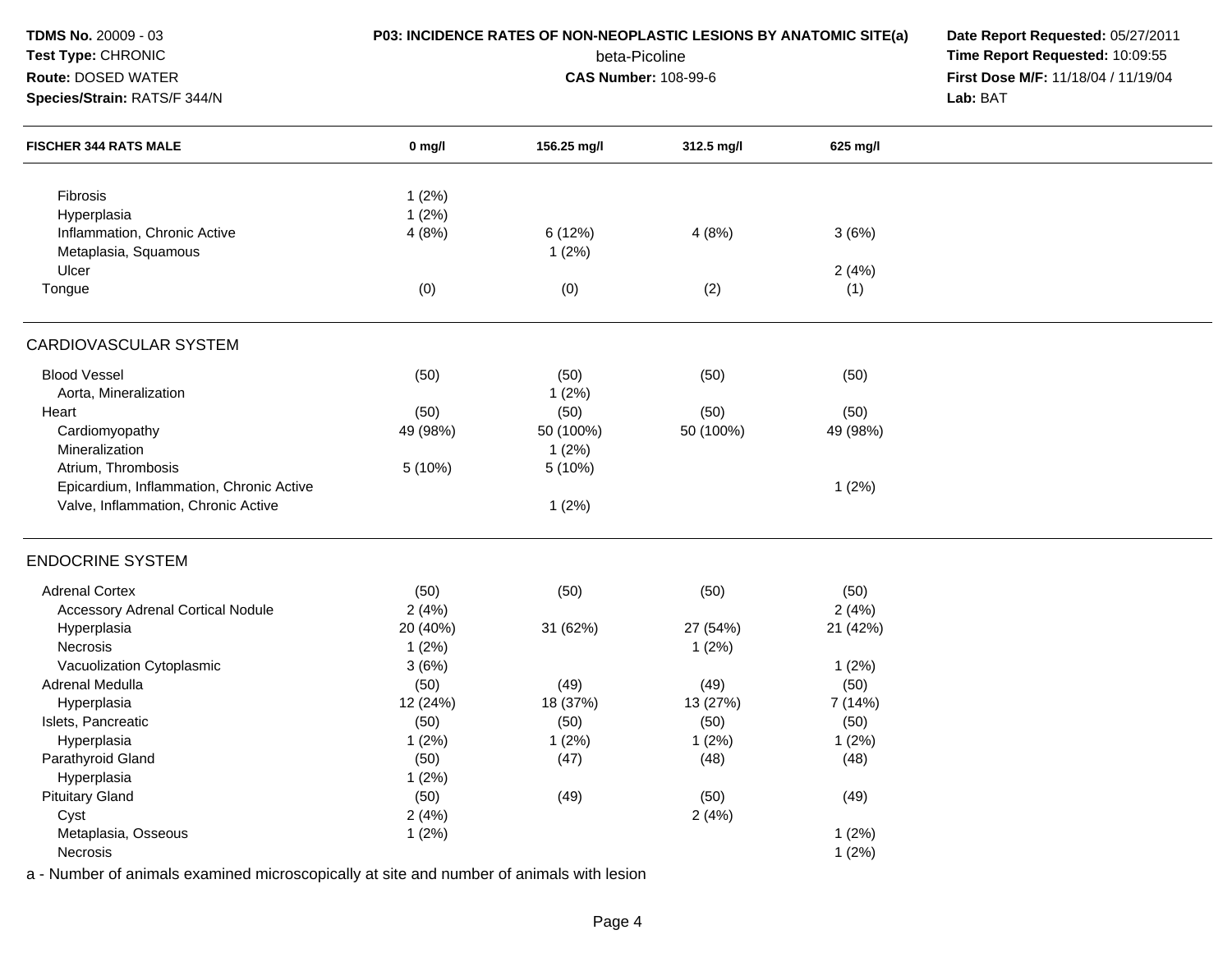| TDMS No. 20009 - 03<br>Test Type: CHRONIC<br>Route: DOSED WATER<br>Species/Strain: RATS/F 344/N | P03: INCIDENCE RATES OF NON-NEOPLASTIC LESIONS BY ANATOMIC SITE(a) | Date Report Requested: 05/27/2011<br>Time Report Requested: 10:09:55<br>First Dose M/F: 11/18/04 / 11/19/04<br>Lab: BAT |                            |                           |  |
|-------------------------------------------------------------------------------------------------|--------------------------------------------------------------------|-------------------------------------------------------------------------------------------------------------------------|----------------------------|---------------------------|--|
| <b>FISCHER 344 RATS MALE</b>                                                                    | $0$ mg/l                                                           | 156.25 mg/l                                                                                                             | 312.5 mg/l                 | 625 mg/l                  |  |
| Pars Distalis, Hyperplasia<br>Pars Intermedia, Hyperplasia<br>Pars Nervosa, Hyperplasia         | 16 (32%)                                                           | 11 (22%)                                                                                                                | 19 (38%)<br>1(2%)<br>1(2%) | 12 (24%)                  |  |
| <b>Thyroid Gland</b><br>Congestion                                                              | (50)<br>1(2%)                                                      | (50)                                                                                                                    | (50)                       | (50)                      |  |
| C-cell, Hyperplasia<br>Follicle, Cyst                                                           | 6(12%)                                                             | 4(8%)<br>1(2%)                                                                                                          | 11 (22%)                   | 7 (14%)<br>1(2%)          |  |
| Follicular Cell, Hyperplasia                                                                    |                                                                    | 1(2%)                                                                                                                   | 1(2%)                      |                           |  |
| <b>GENERAL BODY SYSTEM</b>                                                                      |                                                                    |                                                                                                                         |                            |                           |  |
| Peritoneum<br>Inflammation, Chronic Active                                                      | (2)                                                                | (1)                                                                                                                     | (1)                        | (2)<br>1 (50%)            |  |
| <b>GENITAL SYSTEM</b>                                                                           |                                                                    |                                                                                                                         |                            |                           |  |
| Epididymis<br>Degeneration, Fatty                                                               | (50)                                                               | (50)<br>1(2%)                                                                                                           | (50)                       | (50)                      |  |
| Inflammation, Chronic Active<br><b>Preputial Gland</b><br>Cyst<br>Hyperplasia, Squamous         | (50)                                                               | (50)<br>1(2%)<br>1(2%)                                                                                                  | 2(4%)<br>(50)<br>1(2%)     | 2(4%)<br>(50)             |  |
| Inflammation<br>Prostate<br>Hyperplasia                                                         | 15 (30%)<br>(49)<br>1(2%)                                          | 10 (20%)<br>(50)                                                                                                        | 10 (20%)<br>(50)           | 13 (26%)<br>(50)<br>1(2%) |  |
| Hyperplasia, Adenomatous<br>Inflammation                                                        | 1(2%)<br>31 (63%)                                                  | 45 (90%)                                                                                                                | 45 (90%)                   | 1(2%)<br>35 (70%)         |  |
| Seminal Vesicle<br>Dilatation<br>Inflammation                                                   | (50)                                                               | (50)<br>1(2%)                                                                                                           | (50)<br>2(4%)              | (50)<br>1(2%)             |  |
| <b>Testes</b><br>Atrophy                                                                        | (50)<br>3(6%)                                                      | (50)<br>9(18%)                                                                                                          | (50)<br>5 (10%)            | (50)<br>3(6%)             |  |
| Inflammation, Chronic Active<br>Interstitial Cell, Hyperplasia                                  | 1(2%)<br>12 (24%)                                                  | 18 (36%)                                                                                                                | 17 (34%)                   | 13 (26%)                  |  |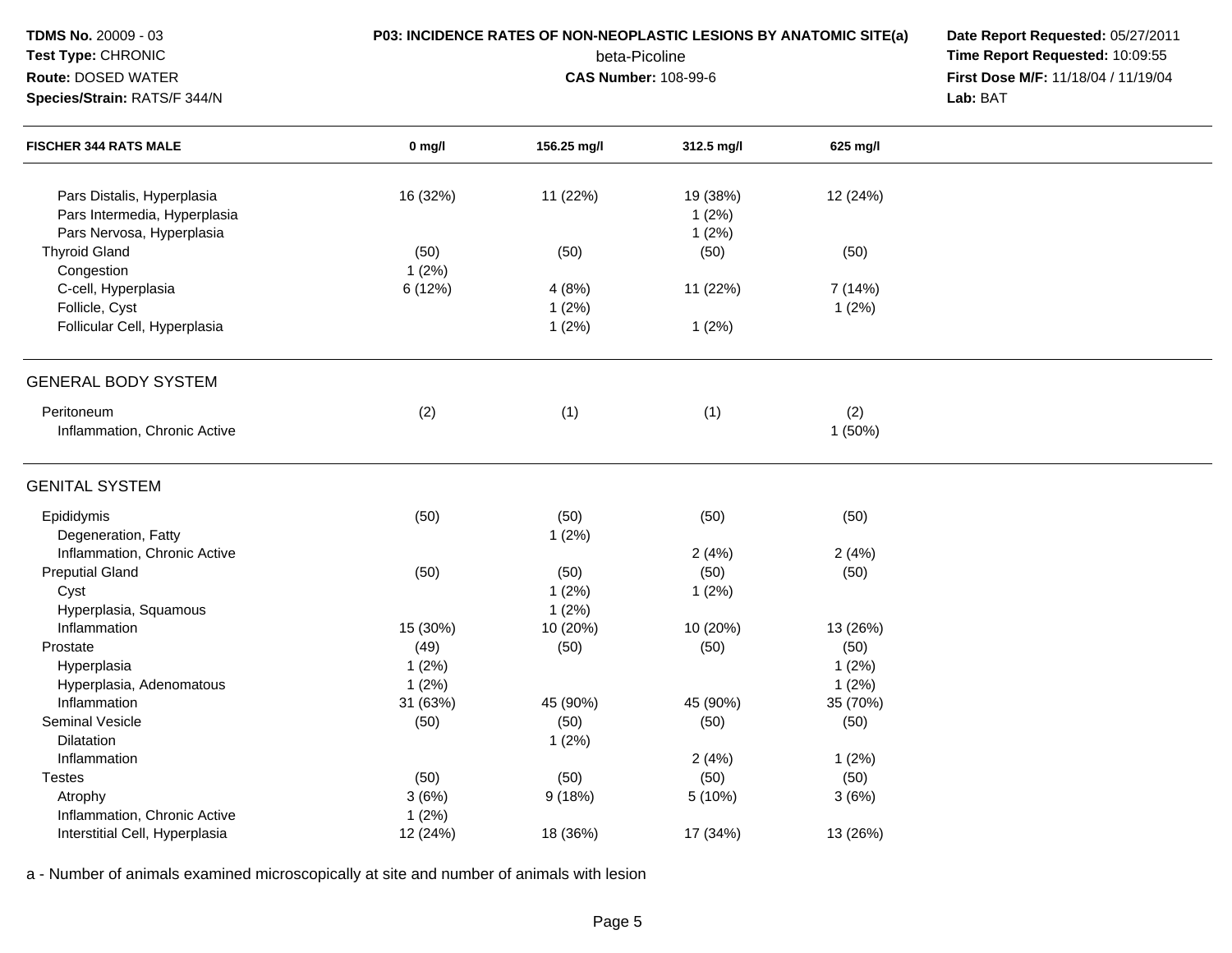| <b>TDMS No. 20009 - 03</b><br><b>Test Type: CHRONIC</b><br>Route: DOSED WATER<br>Species/Strain: RATS/F 344/N | P03: INCIDENCE RATES OF NON-NEOPLASTIC LESIONS BY ANATOMIC SITE(a) | Date Report Requested: 05/27/2011<br>Time Report Requested: 10:09:55<br>First Dose M/F: 11/18/04 / 11/19/04<br>Lab: BAT |            |          |  |
|---------------------------------------------------------------------------------------------------------------|--------------------------------------------------------------------|-------------------------------------------------------------------------------------------------------------------------|------------|----------|--|
| <b>FISCHER 344 RATS MALE</b>                                                                                  | $0$ mg/l                                                           | 156.25 mg/l                                                                                                             | 312.5 mg/l | 625 mg/l |  |
| <b>HEMATOPOIETIC SYSTEM</b>                                                                                   |                                                                    |                                                                                                                         |            |          |  |
| <b>Bone Marrow</b>                                                                                            | (50)                                                               | (50)                                                                                                                    | (50)       | (50)     |  |
| Lymph Node                                                                                                    | (9)                                                                | (11)                                                                                                                    | (11)       | (8)      |  |
| Congestion                                                                                                    | $1(11\%)$                                                          |                                                                                                                         |            |          |  |
| Hyperplasia, Lymphoid                                                                                         | $1(11\%)$                                                          |                                                                                                                         |            |          |  |
| Deep Cervical, Ectasia                                                                                        |                                                                    |                                                                                                                         |            | 1(13%)   |  |
| Deep Cervical, Hemorrhage                                                                                     |                                                                    | 1(9%)                                                                                                                   |            |          |  |
| Deep Cervical, Infiltration Cellular                                                                          |                                                                    |                                                                                                                         |            | 1(13%)   |  |
| Mediastinal, Congestion                                                                                       | $1(11\%)$                                                          |                                                                                                                         |            |          |  |
| Mediastinal, Ectasia                                                                                          | $1(11\%)$                                                          | 1(9%)                                                                                                                   | 4 (36%)    | 3(38%)   |  |
| Mediastinal, Hemorrhage                                                                                       |                                                                    |                                                                                                                         | 1(9%)      |          |  |
| Mediastinal, Hyperplasia                                                                                      | $1(11\%)$                                                          | 1(9%)                                                                                                                   | 1(9%)      |          |  |
| Mediastinal, Infiltration Cellular, Mixed Cell                                                                |                                                                    | 1(9%)                                                                                                                   |            |          |  |
| Lymph Node, Mesenteric                                                                                        | (50)                                                               | (50)                                                                                                                    | (50)       | (50)     |  |
| Congestion                                                                                                    | 1(2%)                                                              |                                                                                                                         |            |          |  |
| Ectasia                                                                                                       |                                                                    | 2(4%)                                                                                                                   | 2(4%)      |          |  |
| Inflammation, Granulomatous                                                                                   |                                                                    |                                                                                                                         | 1(2%)      |          |  |
| Spleen                                                                                                        | (50)                                                               | (50)                                                                                                                    | (50)       | (50)     |  |
| Hematopoietic Cell Proliferation                                                                              | 1(2%)                                                              |                                                                                                                         |            |          |  |
| Hyperplasia, Lymphoid                                                                                         |                                                                    | 1(2%)                                                                                                                   |            |          |  |
| Inflammation, Granulomatous                                                                                   |                                                                    |                                                                                                                         | 1(2%)      |          |  |
| Necrosis                                                                                                      |                                                                    |                                                                                                                         |            | 1(2%)    |  |
| Capsule, Hemorrhage                                                                                           |                                                                    | 1(2%)                                                                                                                   |            |          |  |
| Capsule, Hyperplasia                                                                                          |                                                                    |                                                                                                                         |            | 1(2%)    |  |
| Lymphoid Follicle, Depletion Cellular                                                                         |                                                                    | 1(2%)                                                                                                                   |            |          |  |
| Lymphoid Follicle, Hyperplasia                                                                                | 1(2%)                                                              |                                                                                                                         |            |          |  |
| Thymus                                                                                                        | (49)                                                               | (49)                                                                                                                    | (45)       | (50)     |  |
| <b>INTEGUMENTARY SYSTEM</b>                                                                                   |                                                                    |                                                                                                                         |            |          |  |
| <b>Mammary Gland</b>                                                                                          | (50)                                                               | (49)                                                                                                                    | (50)       | (50)     |  |
| Galactocele                                                                                                   | 12 (24%)                                                           | 7 (14%)                                                                                                                 | 9(18%)     | 12 (24%) |  |
| Hyperplasia                                                                                                   | 3(6%)                                                              | 6 (12%)                                                                                                                 |            | 5 (10%)  |  |
| a - Number of animals examined microscopically at site and number of animals with lesion                      |                                                                    |                                                                                                                         |            |          |  |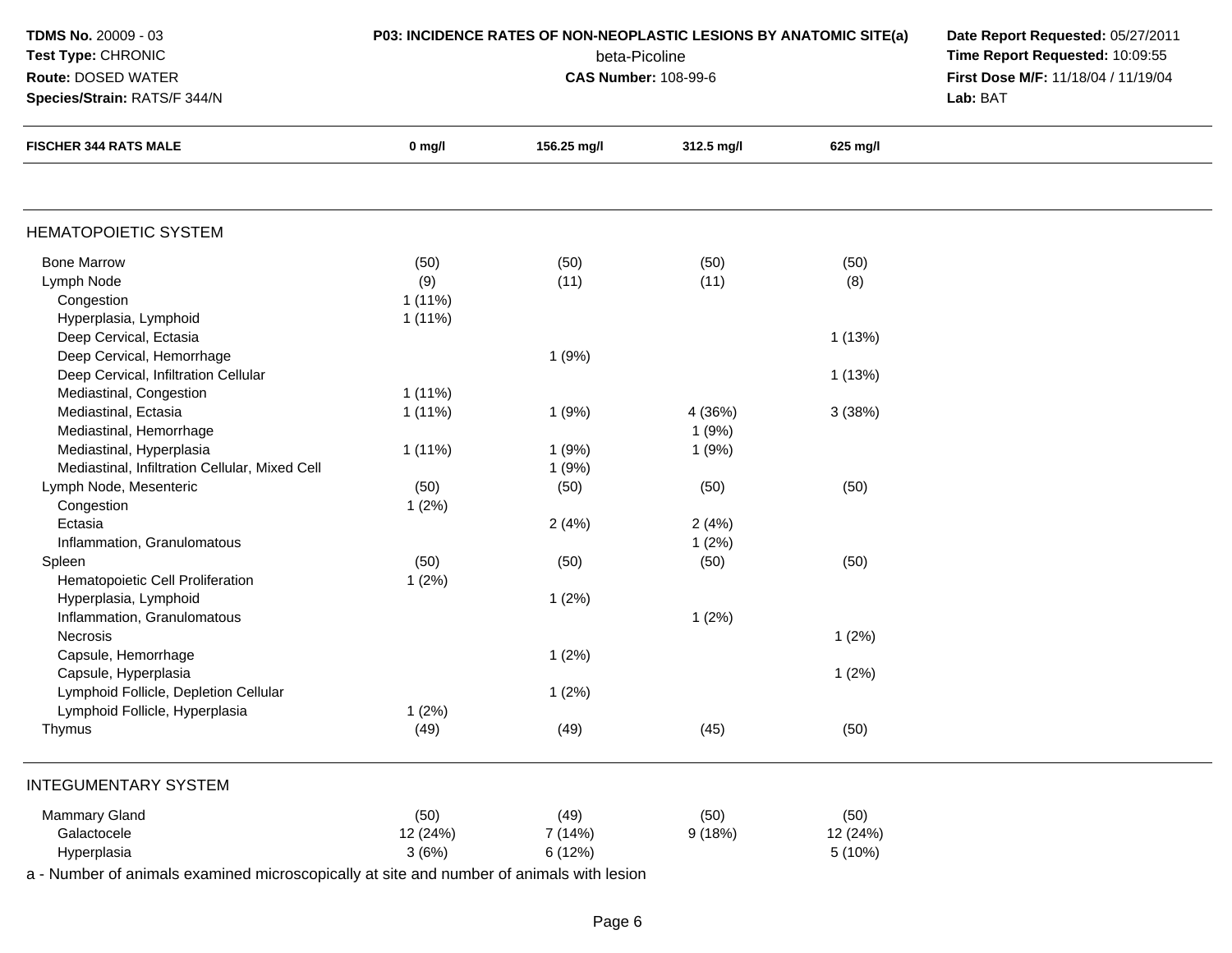| TDMS No. 20009 - 03<br>Test Type: CHRONIC<br>Route: DOSED WATER<br>Species/Strain: RATS/F 344/N |          | P03: INCIDENCE RATES OF NON-NEOPLASTIC LESIONS BY ANATOMIC SITE(a)<br>beta-Picoline<br><b>CAS Number: 108-99-6</b> | Date Report Requested: 05/27/2011<br>Time Report Requested: 10:09:55<br>First Dose M/F: 11/18/04 / 11/19/04<br>Lab: BAT |          |  |
|-------------------------------------------------------------------------------------------------|----------|--------------------------------------------------------------------------------------------------------------------|-------------------------------------------------------------------------------------------------------------------------|----------|--|
| <b>FISCHER 344 RATS MALE</b>                                                                    | $0$ mg/l | 156.25 mg/l                                                                                                        | 312.5 mg/l                                                                                                              | 625 mg/l |  |
| Inflammation                                                                                    |          | 1(2%)                                                                                                              |                                                                                                                         |          |  |
| Skin                                                                                            | (50)     | (50)                                                                                                               | (50)                                                                                                                    | (50)     |  |
| Cyst Epithelial Inclusion                                                                       | 1(2%)    |                                                                                                                    |                                                                                                                         |          |  |
| Hyperplasia, Squamous                                                                           | 2(4%)    |                                                                                                                    |                                                                                                                         |          |  |
| Inflammation, Suppurative                                                                       | 1(2%)    |                                                                                                                    |                                                                                                                         |          |  |
| Inflammation, Chronic Active                                                                    | 1(2%)    | 1(2%)                                                                                                              |                                                                                                                         |          |  |
| Subcutaneous Tissue, Infiltration Cellular,<br>Mixed Cell                                       |          | 1(2%)                                                                                                              |                                                                                                                         |          |  |
| Subcutaneous Tissue, Inflammation, Chronic<br>Active                                            |          |                                                                                                                    |                                                                                                                         | 1(2%)    |  |
| MUSCULOSKELETAL SYSTEM                                                                          |          |                                                                                                                    |                                                                                                                         |          |  |
| Bone                                                                                            | (50)     | (50)                                                                                                               | (50)                                                                                                                    | (50)     |  |
| Hyperostosis                                                                                    | 1(2%)    |                                                                                                                    |                                                                                                                         | 1(2%)    |  |
| Inflammation, Chronic Active                                                                    |          | 1(2%)                                                                                                              |                                                                                                                         |          |  |
| <b>Skeletal Muscle</b>                                                                          | (0)      | (0)                                                                                                                | (0)                                                                                                                     | (1)      |  |
| NERVOUS SYSTEM                                                                                  |          |                                                                                                                    |                                                                                                                         |          |  |
| <b>Brain</b>                                                                                    | (50)     | (50)                                                                                                               | (50)                                                                                                                    | (50)     |  |
| Compression                                                                                     | 5 (10%)  | 9(18%)                                                                                                             | 8 (16%)                                                                                                                 | 9(18%)   |  |
| Hemorrhage                                                                                      | 1(2%)    |                                                                                                                    | 2(4%)                                                                                                                   | 3(6%)    |  |
| <b>RESPIRATORY SYSTEM</b>                                                                       |          |                                                                                                                    |                                                                                                                         |          |  |
| Lung                                                                                            | (50)     | (50)                                                                                                               | (50)                                                                                                                    | (50)     |  |
| Foreign Body                                                                                    |          |                                                                                                                    |                                                                                                                         | 1(2%)    |  |
| Inflammation, Suppurative                                                                       | 1(2%)    |                                                                                                                    |                                                                                                                         |          |  |
| Inflammation, Granulomatous                                                                     |          |                                                                                                                    |                                                                                                                         | 1(2%)    |  |
| Alveolar Epithelium, Hyperplasia                                                                | 12 (24%) | 11 (22%)                                                                                                           | 12 (24%)                                                                                                                | 8 (16%)  |  |
| Alveolar Epithelium, Metaplasia, Squamous                                                       |          | 1(2%)                                                                                                              |                                                                                                                         |          |  |
| Perivascular, Hemorrhage                                                                        |          |                                                                                                                    | 1(2%)                                                                                                                   | 1(2%)    |  |
| Perivascular, Inflammation, Chronic Active                                                      | 1(2%)    |                                                                                                                    |                                                                                                                         |          |  |
| Nose                                                                                            | (50)     | (50)                                                                                                               | (50)                                                                                                                    | (50)     |  |
| a - Number of animals examined microscopically at site and number of animals with lesion        |          |                                                                                                                    |                                                                                                                         |          |  |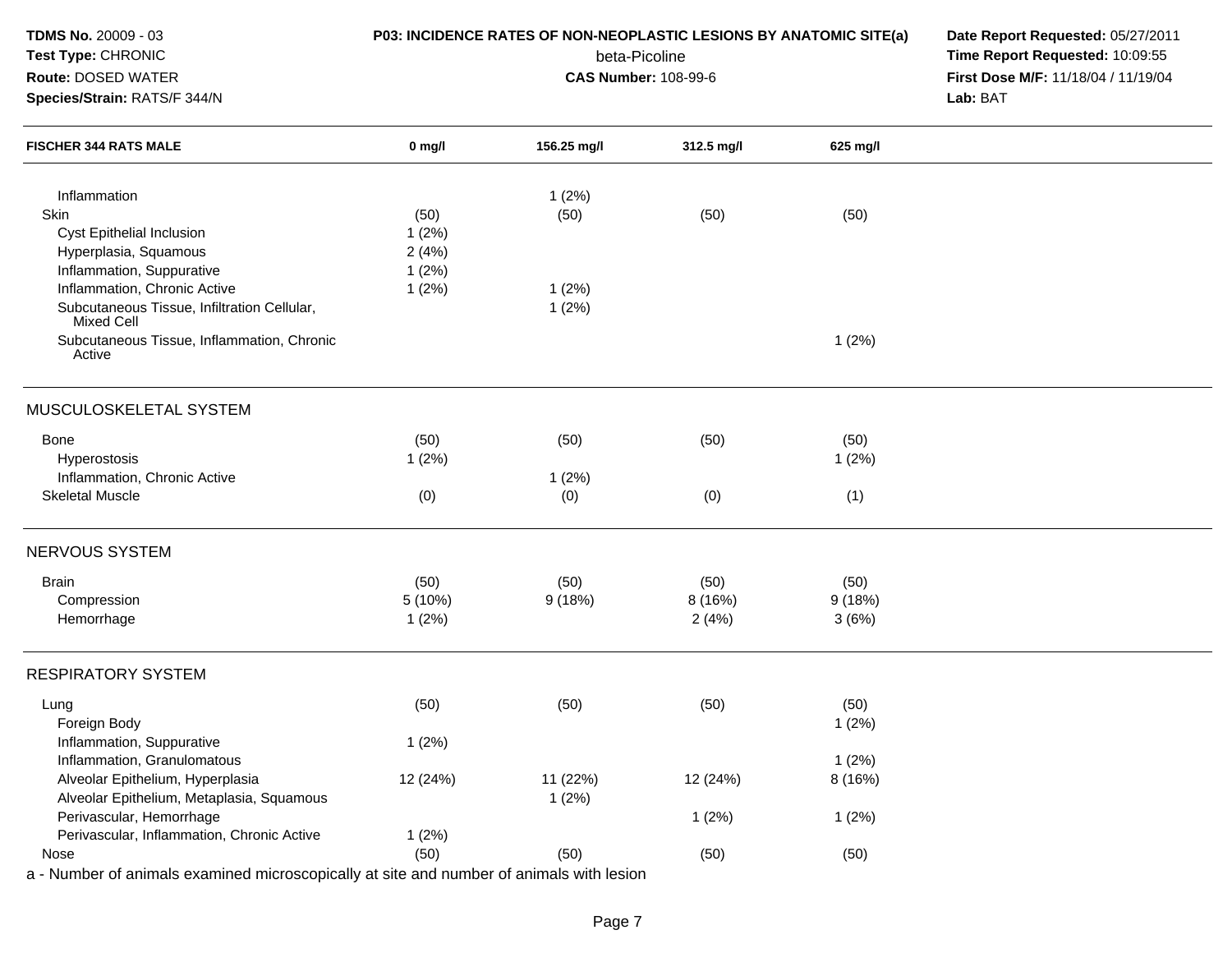| $0$ mg/l<br>156.25 mg/l<br>312.5 mg/l<br>625 mg/l<br><b>FISCHER 344 RATS MALE</b><br>1(2%)<br>Edema<br>Foreign Body<br>10 (20%)<br>15 (30%)<br>10 (20%)<br>20 (40%)<br>Inflammation<br>21 (42%)<br>23 (46%)<br>16 (32%)<br>24 (48%)<br>1(2%)<br>Mineralization<br>1(2%)<br>Necrosis<br>1(2%)<br>Glands, Cyst<br>1(2%)<br>Nasolacrimal Duct, Foreign Body<br>Nasolacrimal Duct, Hyperplasia, Squamous<br>1(2%)<br>Nasolacrimal Duct, Inflammation<br>1(2%)<br>1(2%)<br>1(2%)<br>Olfactory Epithelium, Atrophy<br>1(2%)<br>Olfactory Epithelium, Erosion<br>1(2%)<br>Olfactory Epithelium, Metaplasia<br>1(2%)<br>Olfactory Epithelium, Necrosis<br>1(2%)<br>1(2%)<br>Respiratory Epithelium, Degeneration, Cystic<br>Respiratory Epithelium, Erosion<br>1(2%)<br>Respiratory Epithelium, Hyperplasia<br>14 (28%)<br>15 (30%)<br>20 (40%)<br>17 (34%)<br>Respiratory Epithelium, Metaplasia, Squamous<br>1(2%)<br>Respiratory Epithelium, Ulcer<br>2(4%)<br>1(2%)<br>Squamous Epithelium, Hyperplasia<br>1(2%)<br>Trachea<br>(49)<br>(50)<br>(50)<br>(50) |  |
|---------------------------------------------------------------------------------------------------------------------------------------------------------------------------------------------------------------------------------------------------------------------------------------------------------------------------------------------------------------------------------------------------------------------------------------------------------------------------------------------------------------------------------------------------------------------------------------------------------------------------------------------------------------------------------------------------------------------------------------------------------------------------------------------------------------------------------------------------------------------------------------------------------------------------------------------------------------------------------------------------------------------------------------------------------|--|
|                                                                                                                                                                                                                                                                                                                                                                                                                                                                                                                                                                                                                                                                                                                                                                                                                                                                                                                                                                                                                                                         |  |
|                                                                                                                                                                                                                                                                                                                                                                                                                                                                                                                                                                                                                                                                                                                                                                                                                                                                                                                                                                                                                                                         |  |
|                                                                                                                                                                                                                                                                                                                                                                                                                                                                                                                                                                                                                                                                                                                                                                                                                                                                                                                                                                                                                                                         |  |
|                                                                                                                                                                                                                                                                                                                                                                                                                                                                                                                                                                                                                                                                                                                                                                                                                                                                                                                                                                                                                                                         |  |
|                                                                                                                                                                                                                                                                                                                                                                                                                                                                                                                                                                                                                                                                                                                                                                                                                                                                                                                                                                                                                                                         |  |
|                                                                                                                                                                                                                                                                                                                                                                                                                                                                                                                                                                                                                                                                                                                                                                                                                                                                                                                                                                                                                                                         |  |
|                                                                                                                                                                                                                                                                                                                                                                                                                                                                                                                                                                                                                                                                                                                                                                                                                                                                                                                                                                                                                                                         |  |
|                                                                                                                                                                                                                                                                                                                                                                                                                                                                                                                                                                                                                                                                                                                                                                                                                                                                                                                                                                                                                                                         |  |
|                                                                                                                                                                                                                                                                                                                                                                                                                                                                                                                                                                                                                                                                                                                                                                                                                                                                                                                                                                                                                                                         |  |
|                                                                                                                                                                                                                                                                                                                                                                                                                                                                                                                                                                                                                                                                                                                                                                                                                                                                                                                                                                                                                                                         |  |
|                                                                                                                                                                                                                                                                                                                                                                                                                                                                                                                                                                                                                                                                                                                                                                                                                                                                                                                                                                                                                                                         |  |
|                                                                                                                                                                                                                                                                                                                                                                                                                                                                                                                                                                                                                                                                                                                                                                                                                                                                                                                                                                                                                                                         |  |
|                                                                                                                                                                                                                                                                                                                                                                                                                                                                                                                                                                                                                                                                                                                                                                                                                                                                                                                                                                                                                                                         |  |
|                                                                                                                                                                                                                                                                                                                                                                                                                                                                                                                                                                                                                                                                                                                                                                                                                                                                                                                                                                                                                                                         |  |
|                                                                                                                                                                                                                                                                                                                                                                                                                                                                                                                                                                                                                                                                                                                                                                                                                                                                                                                                                                                                                                                         |  |
|                                                                                                                                                                                                                                                                                                                                                                                                                                                                                                                                                                                                                                                                                                                                                                                                                                                                                                                                                                                                                                                         |  |
|                                                                                                                                                                                                                                                                                                                                                                                                                                                                                                                                                                                                                                                                                                                                                                                                                                                                                                                                                                                                                                                         |  |
|                                                                                                                                                                                                                                                                                                                                                                                                                                                                                                                                                                                                                                                                                                                                                                                                                                                                                                                                                                                                                                                         |  |
|                                                                                                                                                                                                                                                                                                                                                                                                                                                                                                                                                                                                                                                                                                                                                                                                                                                                                                                                                                                                                                                         |  |
|                                                                                                                                                                                                                                                                                                                                                                                                                                                                                                                                                                                                                                                                                                                                                                                                                                                                                                                                                                                                                                                         |  |
|                                                                                                                                                                                                                                                                                                                                                                                                                                                                                                                                                                                                                                                                                                                                                                                                                                                                                                                                                                                                                                                         |  |
| Amyloid Deposition<br>1(2%)                                                                                                                                                                                                                                                                                                                                                                                                                                                                                                                                                                                                                                                                                                                                                                                                                                                                                                                                                                                                                             |  |
| Inflammation<br>1(2%)                                                                                                                                                                                                                                                                                                                                                                                                                                                                                                                                                                                                                                                                                                                                                                                                                                                                                                                                                                                                                                   |  |
| 2(4%)<br>Glands, Cyst                                                                                                                                                                                                                                                                                                                                                                                                                                                                                                                                                                                                                                                                                                                                                                                                                                                                                                                                                                                                                                   |  |
| SPECIAL SENSES SYSTEM                                                                                                                                                                                                                                                                                                                                                                                                                                                                                                                                                                                                                                                                                                                                                                                                                                                                                                                                                                                                                                   |  |
| Ear<br>(2)<br>(0)<br>(0)<br>(0)                                                                                                                                                                                                                                                                                                                                                                                                                                                                                                                                                                                                                                                                                                                                                                                                                                                                                                                                                                                                                         |  |
| 1(50%)<br>Cyst                                                                                                                                                                                                                                                                                                                                                                                                                                                                                                                                                                                                                                                                                                                                                                                                                                                                                                                                                                                                                                          |  |
| 1(50%)<br>Hyperplasia, Squamous                                                                                                                                                                                                                                                                                                                                                                                                                                                                                                                                                                                                                                                                                                                                                                                                                                                                                                                                                                                                                         |  |
| (50)<br>(50)<br>(50)<br>Eye<br>(50)                                                                                                                                                                                                                                                                                                                                                                                                                                                                                                                                                                                                                                                                                                                                                                                                                                                                                                                                                                                                                     |  |
| Cataract<br>2(4%)<br>1(2%)<br>3(6%)<br>3(6%)                                                                                                                                                                                                                                                                                                                                                                                                                                                                                                                                                                                                                                                                                                                                                                                                                                                                                                                                                                                                            |  |
| 2(4%)<br>Cornea, Hyperplasia, Squamous                                                                                                                                                                                                                                                                                                                                                                                                                                                                                                                                                                                                                                                                                                                                                                                                                                                                                                                                                                                                                  |  |
| 1(2%)<br>1(2%)<br>Cornea, Inflammation, Chronic Active                                                                                                                                                                                                                                                                                                                                                                                                                                                                                                                                                                                                                                                                                                                                                                                                                                                                                                                                                                                                  |  |
| 1(2%)<br>1(2%)<br>1(2%)<br>Retina, Degeneration                                                                                                                                                                                                                                                                                                                                                                                                                                                                                                                                                                                                                                                                                                                                                                                                                                                                                                                                                                                                         |  |
| Sclera, Inflammation, Chronic Active<br>1(2%)<br>1(2%)                                                                                                                                                                                                                                                                                                                                                                                                                                                                                                                                                                                                                                                                                                                                                                                                                                                                                                                                                                                                  |  |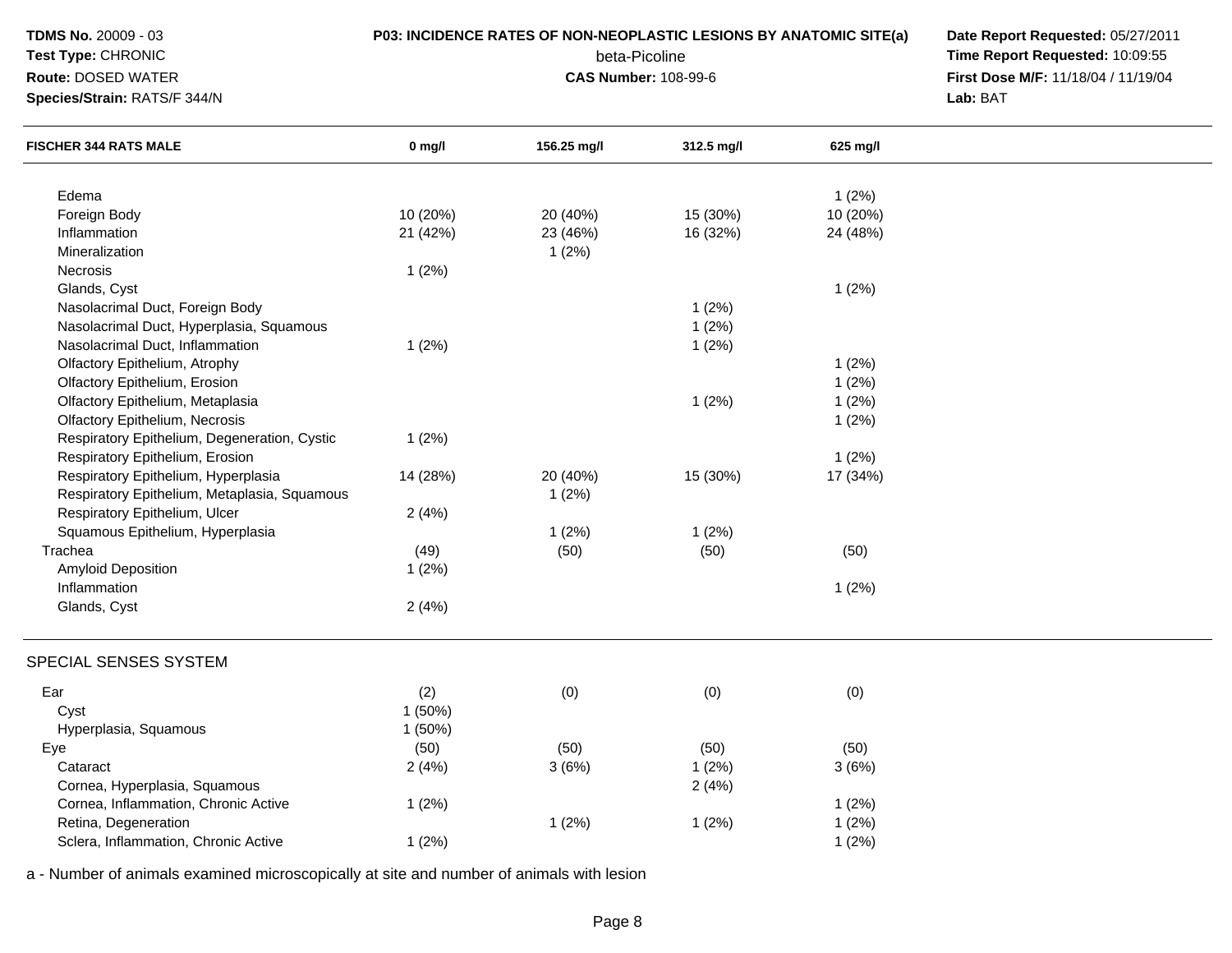| TDMS No. 20009 - 03<br>Test Type: CHRONIC<br>Route: DOSED WATER<br>Species/Strain: RATS/F 344/N                        |               | P03: INCIDENCE RATES OF NON-NEOPLASTIC LESIONS BY ANATOMIC SITE(a)<br>beta-Picoline<br><b>CAS Number: 108-99-6</b> | Date Report Requested: 05/27/2011<br>Time Report Requested: 10:09:55<br>First Dose M/F: 11/18/04 / 11/19/04<br>Lab: BAT |               |  |
|------------------------------------------------------------------------------------------------------------------------|---------------|--------------------------------------------------------------------------------------------------------------------|-------------------------------------------------------------------------------------------------------------------------|---------------|--|
| <b>FISCHER 344 RATS MALE</b>                                                                                           | $0$ mg/l      | 156.25 mg/l                                                                                                        | 312.5 mg/l                                                                                                              | 625 mg/l      |  |
| <b>Harderian Gland</b><br>Hyperplasia                                                                                  | (50)<br>1(2%) | (50)                                                                                                               | (50)<br>2(4%)                                                                                                           | (50)          |  |
| Zymbal's Gland                                                                                                         | (1)           | (0)                                                                                                                | (1)                                                                                                                     | (1)           |  |
| <b>URINARY SYSTEM</b>                                                                                                  |               |                                                                                                                    |                                                                                                                         |               |  |
| Kidney<br>Accumulation, Hyaline Droplet<br><b>Dilatation</b>                                                           | (50)          | (50)<br>1(2%)                                                                                                      | (50)                                                                                                                    | (50)<br>1(2%) |  |
| Infarct, Acute<br>Metaplasia, Osseous                                                                                  |               | 1(2%)<br>1(2%)                                                                                                     | 1(2%)                                                                                                                   | 1(2%)         |  |
| Nephropathy<br>Medulla, Renal Tubule, Necrosis                                                                         | 48 (96%)      | 50 (100%)<br>1(2%)                                                                                                 | 50 (100%)                                                                                                               | 50 (100%)     |  |
| Pelvis, Inflammation, Chronic Active<br>Renal Tubule, Hyperplasia                                                      |               | 1(2%)<br>1(2%)                                                                                                     | 2(4%)                                                                                                                   | 1(2%)         |  |
| <b>Urinary Bladder</b><br>Hemorrhage                                                                                   | (50)          | (50)<br>1(2%)                                                                                                      | (50)                                                                                                                    | (50)          |  |
| Infiltration Cellular, Mixed Cell, Chronic Active<br>Inflammation, Suppurative<br>Transitional Epithelium, Hyperplasia |               | 1(2%)<br>1(2%)                                                                                                     |                                                                                                                         | 1(2%)         |  |

\*\*\* END OF MALE \*\*\*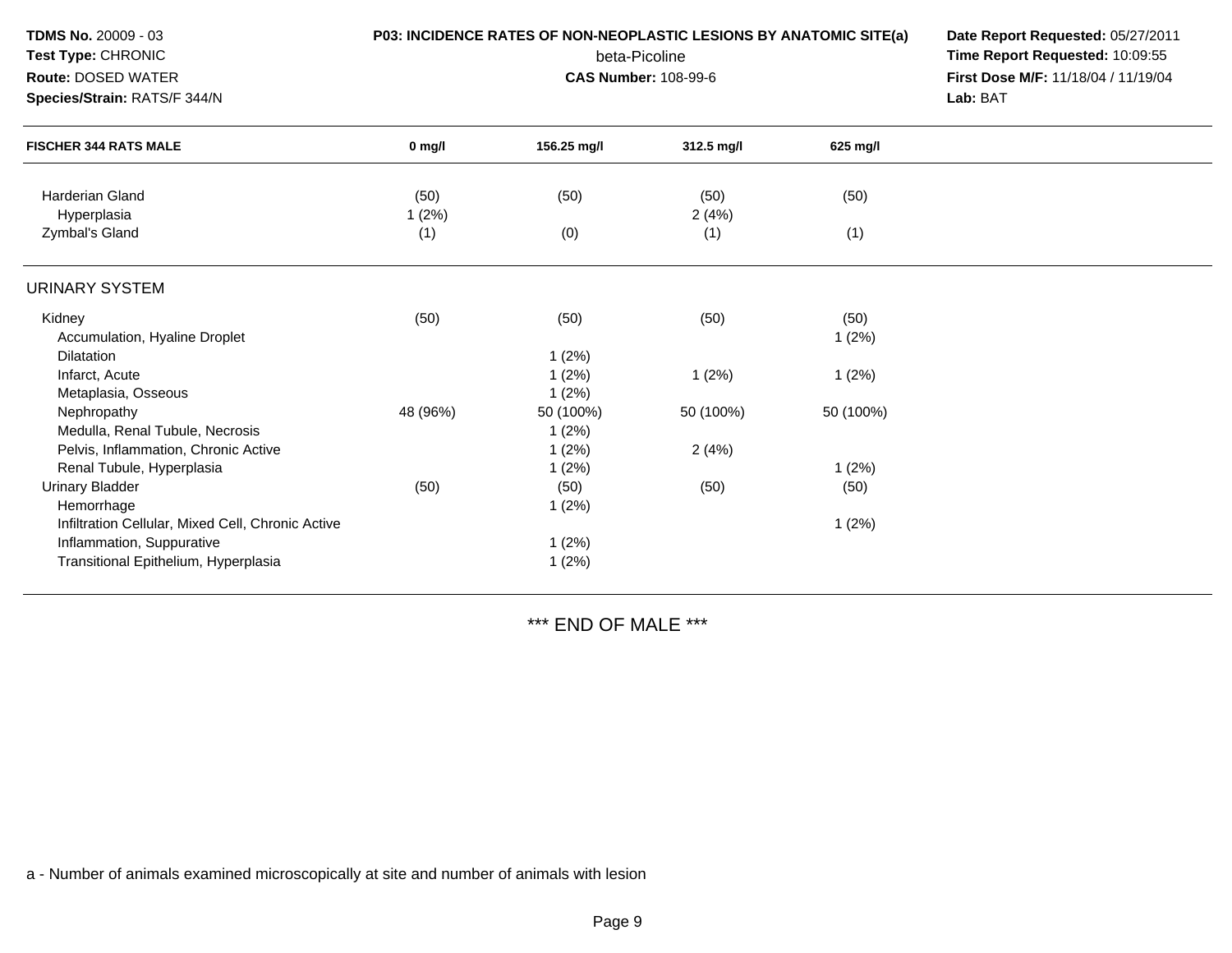| TDMS No. 20009 - 03                      | P03: INCIDENCE RATES OF NON-NEOPLASTIC LESIONS BY ANATOMIC SITE(a) |                                     |                             |          | Date Report Requested: 05/27/2011 |
|------------------------------------------|--------------------------------------------------------------------|-------------------------------------|-----------------------------|----------|-----------------------------------|
| <b>Test Type: CHRONIC</b>                |                                                                    | Time Report Requested: 10:09:55     |                             |          |                                   |
| Route: DOSED WATER                       |                                                                    | First Dose M/F: 11/18/04 / 11/19/04 |                             |          |                                   |
| Species/Strain: RATS/F 344/N             |                                                                    |                                     | <b>CAS Number: 108-99-6</b> |          | Lab: BAT                          |
| <b>FISCHER 344 RATS FEMALE</b>           | 0 mg/l                                                             | 156.25 mg/l                         | 312.5 mg/l                  | 625 mg/l |                                   |
| <b>Disposition Summary</b>               |                                                                    |                                     |                             |          |                                   |
| <b>Animals Initially In Study</b>        | 50                                                                 | 50                                  | 50                          | 50       |                                   |
| <b>Early Deaths</b>                      |                                                                    |                                     |                             |          |                                   |
| <b>Moribund Sacrifice</b>                | 15                                                                 | 13                                  | 14                          | 15       |                                   |
| <b>Natural Death</b>                     | 5                                                                  | 5                                   | 3                           | 5        |                                   |
| <b>Survivors</b><br><b>Natural Death</b> |                                                                    |                                     |                             |          |                                   |
| <b>Terminal Sacrifice</b>                | 1<br>29                                                            | 32                                  | 33                          | 30       |                                   |
| <b>Animals Examined Microscopically</b>  | 50                                                                 | 50                                  | 50                          | 50       |                                   |
|                                          |                                                                    |                                     |                             |          |                                   |
| <b>ALIMENTARY SYSTEM</b>                 |                                                                    |                                     |                             |          |                                   |
| Esophagus                                | (50)                                                               | (50)                                | (50)                        | (50)     |                                   |
| Intestine Large, Cecum                   | (46)                                                               | (45)                                | (47)                        | (45)     |                                   |
| Inflammation, Chronic Active             | 1(2%)                                                              |                                     |                             |          |                                   |
| Intestine Large, Colon                   | (47)                                                               | (48)                                | (50)                        | (49)     |                                   |
| Inflammation, Chronic Active             |                                                                    | 1(2%)                               |                             |          |                                   |
| Parasite Metazoan                        | 3(6%)                                                              | 2(4%)                               | 2(4%)                       | 1(2%)    |                                   |
| Intestine Large, Rectum                  | (47)                                                               | (48)                                | (50)                        | (49)     |                                   |
| Inflammation, Chronic Active             |                                                                    | 1(2%)                               | 1(2%)                       |          |                                   |
| Parasite Metazoan                        | 3(6%)                                                              | 8 (17%)                             | 1(2%)                       | 7 (14%)  |                                   |
| Intestine Small, Duodenum                | (50)                                                               | (47)                                | (50)                        | (50)     |                                   |
| Intestine Small, Ileum                   | (47)                                                               | (46)                                | (49)                        | (50)     |                                   |
| Inflammation, Chronic Active             | 1(2%)                                                              | 1(2%)                               | 1(2%)                       |          |                                   |
| Parasite Metazoan                        |                                                                    |                                     |                             | 1(2%)    |                                   |
| Intestine Small, Jejunum                 | (48)                                                               | (46)                                | (47)                        | (48)     |                                   |
| Inflammation, Chronic Active             | 1(2%)                                                              |                                     | 2(4%)                       | 1(2%)    |                                   |
| Liver                                    | (50)                                                               | (50)                                | (50)                        | (50)     |                                   |
| Angiectasis                              |                                                                    | 3(6%)                               | 1(2%)                       |          |                                   |
| Atypia Cellular                          |                                                                    |                                     | 1(2%)                       |          |                                   |
| <b>Basophilic Focus</b>                  | 37 (74%)                                                           | 41 (82%)                            | 46 (92%)                    | 45 (90%) |                                   |
| Clear Cell Focus                         | 10 (20%)                                                           | 12 (24%)                            | 12 (24%)                    | 10 (20%) |                                   |
| Congestion                               | 1(2%)                                                              | 1(2%)                               |                             | 1(2%)    |                                   |
| Degeneration, Cystic                     | 1(2%)                                                              |                                     |                             |          |                                   |
| <b>Eosinophilic Focus</b>                | 12 (24%)                                                           | 14 (28%)                            | 12 (24%)                    | 13 (26%) |                                   |
|                                          |                                                                    |                                     |                             |          |                                   |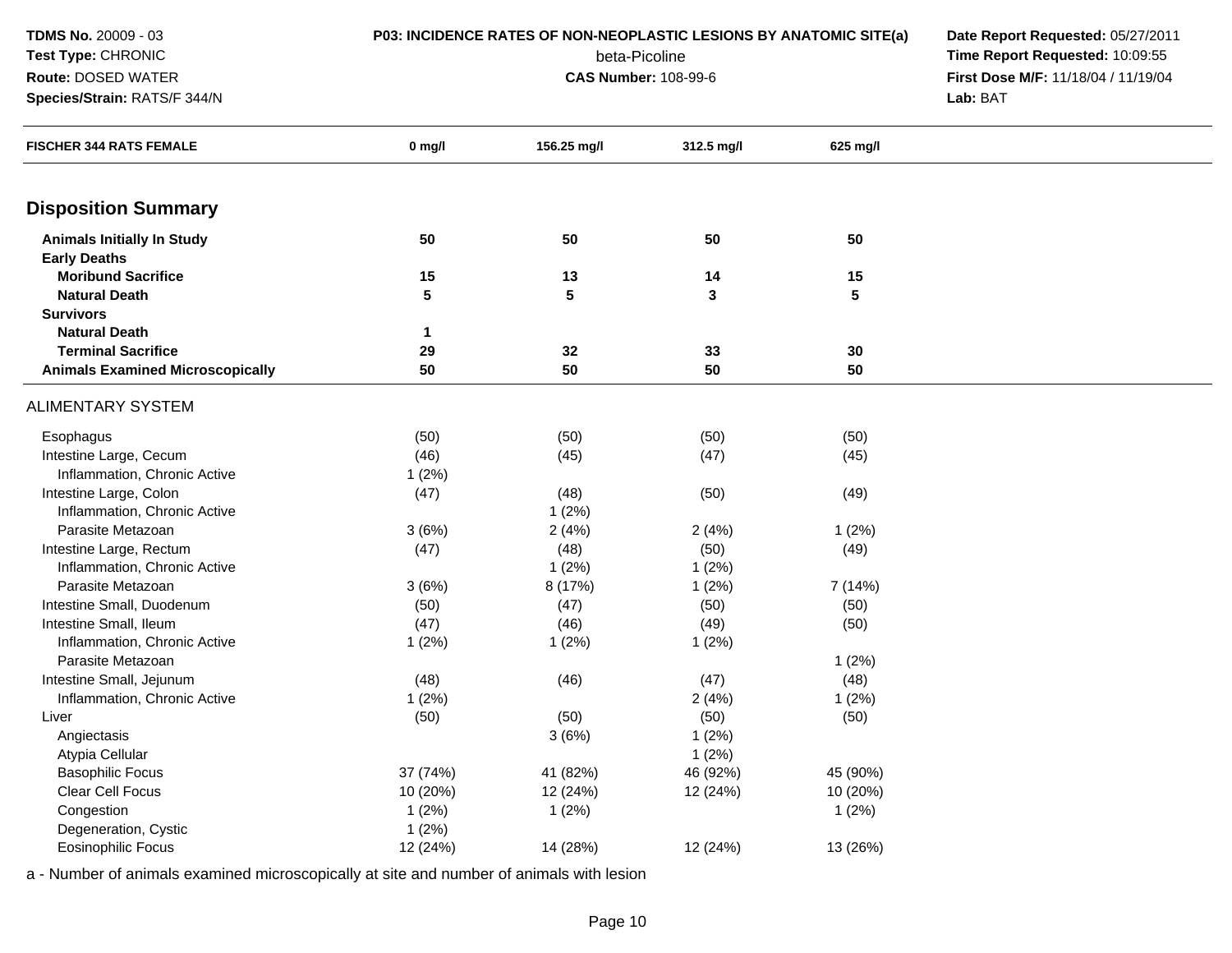| TDMS No. 20009 - 03                     |          | P03: INCIDENCE RATES OF NON-NEOPLASTIC LESIONS BY ANATOMIC SITE(a) |                             |          | Date Report Requested: 05/27/2011 |
|-----------------------------------------|----------|--------------------------------------------------------------------|-----------------------------|----------|-----------------------------------|
| Test Type: CHRONIC                      |          | Time Report Requested: 10:09:55                                    |                             |          |                                   |
| Route: DOSED WATER                      |          | First Dose M/F: 11/18/04 / 11/19/04                                |                             |          |                                   |
| Species/Strain: RATS/F 344/N            |          |                                                                    | <b>CAS Number: 108-99-6</b> |          | Lab: BAT                          |
| <b>FISCHER 344 RATS FEMALE</b>          | $0$ mg/l | 156.25 mg/l                                                        | 312.5 mg/l                  | 625 mg/l |                                   |
| Fatty Change                            | 8 (16%)  | 7 (14%)                                                            | 8 (16%)                     | 11 (22%) |                                   |
| Fatty Change, Focal                     | 2(4%)    | 13 (26%)                                                           | 7 (14%)                     | 8 (16%)  |                                   |
| Hematopoietic Cell Proliferation        | 1(2%)    |                                                                    |                             |          |                                   |
| Hepatodiaphragmatic Nodule              | 2(4%)    | 7 (14%)                                                            | 3(6%)                       | 1(2%)    |                                   |
| Inflammation, Chronic Active            | 2(4%)    | 4(8%)                                                              | 3(6%)                       |          |                                   |
| <b>Mixed Cell Focus</b>                 | 1(2%)    | 2(4%)                                                              | 1(2%)                       | 3(6%)    |                                   |
| Necrosis                                | 1(2%)    |                                                                    | 2(4%)                       |          |                                   |
| Regeneration                            | 1(2%)    |                                                                    |                             |          |                                   |
| Vacuolization Cytoplasmic               | 4(8%)    | 1(2%)                                                              | 2(4%)                       |          |                                   |
| Bile Duct, Hyperplasia                  | 10 (20%) | 2(4%)                                                              | 9(18%)                      | 7 (14%)  |                                   |
| Serosa, Fibrosis                        |          |                                                                    | 1(2%)                       | 2(4%)    |                                   |
| Vein, Dilatation                        | 1(2%)    |                                                                    |                             | 1(2%)    |                                   |
| Vein, Infiltration Cellular, Mixed Cell |          | 1(2%)                                                              |                             |          |                                   |
| Mesentery                               | (4)      | (7)                                                                | (7)                         | (8)      |                                   |
| Fibrosis                                |          |                                                                    |                             | 1(13%)   |                                   |
| Fat, Necrosis                           | 4 (100%) | 6(86%)                                                             | 6(86%)                      | 7 (88%)  |                                   |
| Oral Mucosa                             | (0)      | (0)                                                                | (1)                         | (2)      |                                   |
| Gingival, Foreign Body                  |          |                                                                    | 1 (100%)                    | 1(50%)   |                                   |
| Gingival, Inflammation, Chronic Active  |          |                                                                    | 1 (100%)                    |          |                                   |
| Pancreas                                | (50)     | (50)                                                               | (49)                        | (50)     |                                   |
| Atrophy                                 |          |                                                                    | 1(2%)                       | 1(2%)    |                                   |
| <b>Basophilic Focus</b>                 | 1(2%)    |                                                                    | 2(4%)                       |          |                                   |
| Cyst                                    | 1(2%)    | 2(4%)                                                              |                             |          |                                   |
| <b>Infiltration Cellular</b>            | 2(4%)    |                                                                    |                             | 1(2%)    |                                   |
| Salivary Glands                         | (50)     | (50)                                                               | (50)                        | (50)     |                                   |
| Atrophy                                 |          | 1(2%)                                                              | 1(2%)                       |          |                                   |
| Stomach, Forestomach                    | (50)     | (50)                                                               | (50)                        | (50)     |                                   |
| Edema                                   |          |                                                                    | 1(2%)                       |          |                                   |
| Fibrosis                                | 4(8%)    | 1(2%)                                                              | 4(8%)                       | 1(2%)    |                                   |
| Hyperplasia, Basal Cell, Focal          |          |                                                                    | 1(2%)                       |          |                                   |
| Hyperplasia, Squamous                   | 7 (14%)  | 5(10%)                                                             | 6 (12%)                     | 7(14%)   |                                   |
| Inflammation                            | 1(2%)    |                                                                    | 1(2%)                       |          |                                   |
| Ulcer                                   | 1(2%)    | 2(4%)                                                              | 3(6%)                       |          |                                   |
| Stomach, Glandular                      | (50)     | (50)                                                               | (49)                        | (50)     |                                   |
| Inflammation, Chronic Active            | 1(2%)    | 1(2%)                                                              | 1(2%)                       | 1(2%)    |                                   |
| Mineralization                          |          |                                                                    |                             | 2(4%)    |                                   |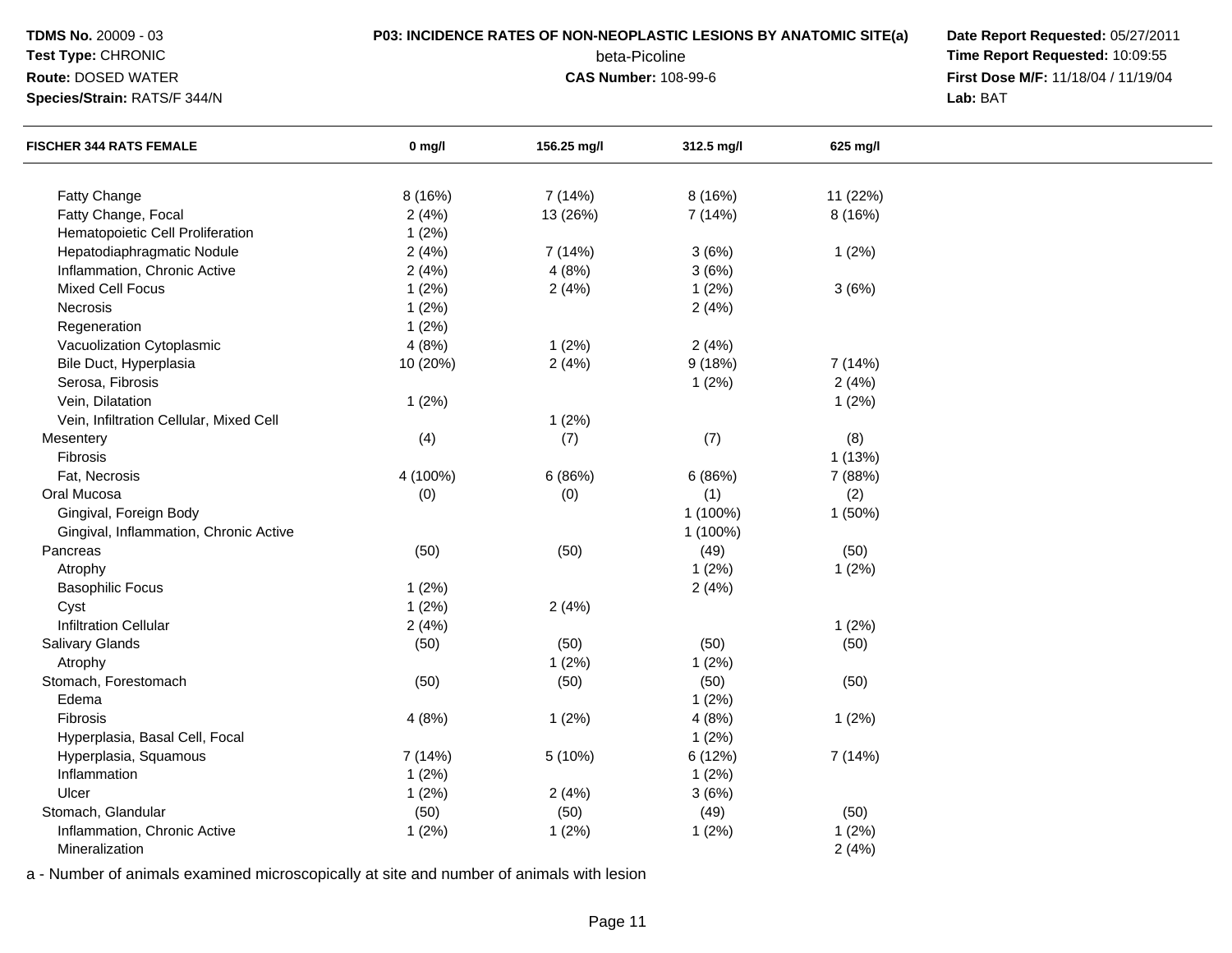| TDMS No. 20009 - 03<br>Test Type: CHRONIC<br>Route: DOSED WATER<br>Species/Strain: RATS/F 344/N                  |                            | P03: INCIDENCE RATES OF NON-NEOPLASTIC LESIONS BY ANATOMIC SITE(a)<br>beta-Picoline<br><b>CAS Number: 108-99-6</b> | Date Report Requested: 05/27/2011<br>Time Report Requested: 10:09:55<br>First Dose M/F: 11/18/04 / 11/19/04<br>Lab: BAT |                        |  |
|------------------------------------------------------------------------------------------------------------------|----------------------------|--------------------------------------------------------------------------------------------------------------------|-------------------------------------------------------------------------------------------------------------------------|------------------------|--|
| <b>FISCHER 344 RATS FEMALE</b>                                                                                   | $0$ mg/l                   | 156.25 mg/l                                                                                                        | 312.5 mg/l                                                                                                              | 625 mg/l               |  |
| Ulcer<br>Tongue                                                                                                  | 1(2%)<br>(0)               | (0)                                                                                                                | (0)                                                                                                                     | (1)                    |  |
| <b>CARDIOVASCULAR SYSTEM</b>                                                                                     |                            |                                                                                                                    |                                                                                                                         |                        |  |
| <b>Blood Vessel</b><br>Aorta, Mineralization<br>Heart                                                            | (50)<br>(50)               | (50)<br>(50)                                                                                                       | (50)<br>(50)                                                                                                            | (50)<br>1(2%)<br>(50)  |  |
| Cardiomyopathy<br>Mineralization                                                                                 | 48 (96%)                   | 50 (100%)                                                                                                          | 50 (100%)                                                                                                               | 49 (98%)<br>2(4%)      |  |
| Artery, Infiltration Cellular, Mononuclear Cell<br>Atrium, Thrombosis<br>Endocardium, Hyperplasia                | 1(2%)<br>1(2%)             | 1(2%)                                                                                                              | 1(2%)                                                                                                                   |                        |  |
| <b>ENDOCRINE SYSTEM</b>                                                                                          |                            |                                                                                                                    |                                                                                                                         |                        |  |
| <b>Adrenal Cortex</b><br><b>Accessory Adrenal Cortical Nodule</b><br><b>Amyloid Deposition</b>                   | (50)<br>1(2%)              | (50)<br>1(2%)<br>1(2%)                                                                                             | (50)                                                                                                                    | (50)<br>1(2%)          |  |
| Hyperplasia<br>Necrosis                                                                                          | 26 (52%)<br>2(4%)          | 25 (50%)<br>1(2%)                                                                                                  | 34 (68%)<br>1(2%)                                                                                                       | 22 (44%)<br>1(2%)      |  |
| Vacuolization Cytoplasmic<br>Adrenal Medulla<br>Hyperplasia                                                      | 2(4%)<br>(50)<br>5 (10%)   | 1(2%)<br>(50)<br>3(6%)                                                                                             | 1(2%)<br>(50)<br>1(2%)                                                                                                  | 1(2%)<br>(50)<br>3(6%) |  |
| Islets, Pancreatic<br>Hyperplasia                                                                                | (50)                       | (49)                                                                                                               | (50)                                                                                                                    | (50)<br>1(2%)          |  |
| Parathyroid Gland<br>Hyperplasia                                                                                 | (47)                       | (49)                                                                                                               | (48)                                                                                                                    | (48)<br>1(2%)          |  |
| <b>Pituitary Gland</b><br>Angiectasis<br>Cyst                                                                    | (50)                       | (49)<br>1(2%)                                                                                                      | (49)<br>1(2%)                                                                                                           | (50)                   |  |
| Pars Distalis, Cyst<br>Pars Distalis, Hyperplasia<br>Pars Intermedia, Hyperplasia                                | 1(2%)<br>19 (38%)<br>1(2%) | 1(2%)<br>19 (39%)                                                                                                  | 20 (41%)                                                                                                                | 1(2%)<br>20 (40%)      |  |
| <b>Thyroid Gland</b><br>a - Number of animals examined microscopically at site and number of animals with lesion | (50)                       | (48)                                                                                                               | (50)                                                                                                                    | (50)                   |  |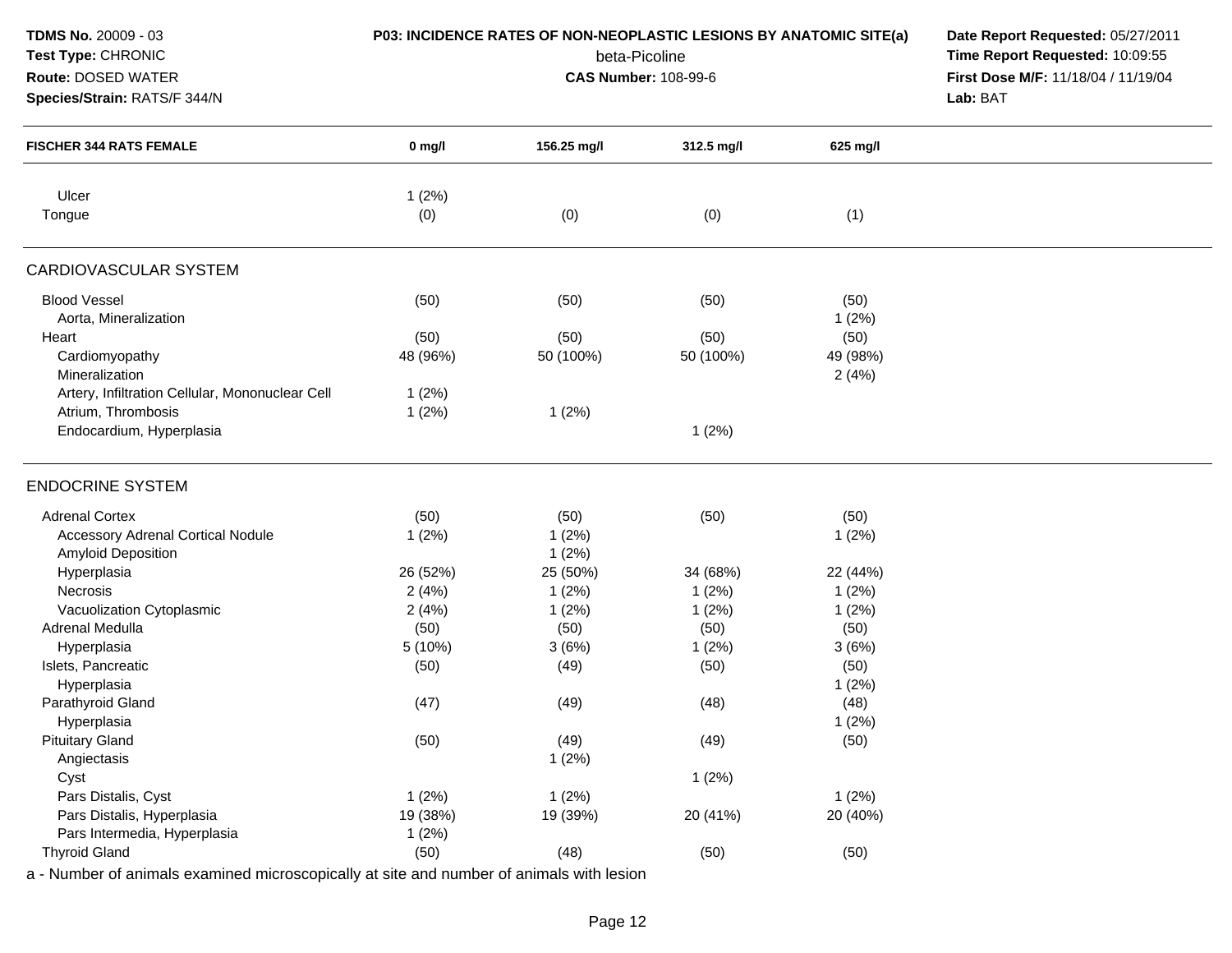| <b>TDMS No. 20009 - 03</b><br>Test Type: CHRONIC<br>Route: DOSED WATER<br>Species/Strain: RATS/F 344/N |          | P03: INCIDENCE RATES OF NON-NEOPLASTIC LESIONS BY ANATOMIC SITE(a)<br>beta-Picoline<br><b>CAS Number: 108-99-6</b> | Date Report Requested: 05/27/2011<br>Time Report Requested: 10:09:55<br>First Dose M/F: 11/18/04 / 11/19/04<br>Lab: BAT |                 |  |
|--------------------------------------------------------------------------------------------------------|----------|--------------------------------------------------------------------------------------------------------------------|-------------------------------------------------------------------------------------------------------------------------|-----------------|--|
| <b>FISCHER 344 RATS FEMALE</b>                                                                         | $0$ mg/l | 156.25 mg/l                                                                                                        | 312.5 mg/l                                                                                                              | 625 mg/l        |  |
| Mineralization<br>C-cell, Hyperplasia<br>Follicle, Cyst                                                | 8 (16%)  | 6 (13%)<br>1(2%)                                                                                                   | 5 (10%)<br>1(2%)                                                                                                        | 1(2%)<br>7(14%) |  |
| <b>GENERAL BODY SYSTEM</b>                                                                             |          |                                                                                                                    |                                                                                                                         |                 |  |
| Peritoneum                                                                                             | (0)      | (1)                                                                                                                | (0)                                                                                                                     | (0)             |  |
| <b>GENITAL SYSTEM</b>                                                                                  |          |                                                                                                                    |                                                                                                                         |                 |  |
| <b>Clitoral Gland</b>                                                                                  | (50)     | (50)                                                                                                               | (50)                                                                                                                    | (50)            |  |
| Cyst                                                                                                   | 1(2%)    | 1(2%)                                                                                                              | 2(4%)                                                                                                                   | 1(2%)           |  |
| Fibrosis                                                                                               | 1(2%)    |                                                                                                                    | 1(2%)                                                                                                                   | 1(2%)           |  |
| Hyperplasia                                                                                            | 2(4%)    | 4(8%)                                                                                                              | 3(6%)                                                                                                                   | 4(8%)           |  |
| Inflammation                                                                                           | 9(18%)   | 5 (10%)                                                                                                            | 6 (12%)                                                                                                                 | 6 (12%)         |  |
| Duct, Dilatation                                                                                       |          | 1(2%)                                                                                                              |                                                                                                                         |                 |  |
| Ovary                                                                                                  | (50)     | (50)                                                                                                               | (50)                                                                                                                    | (50)            |  |
| Atrophy                                                                                                |          | 1(2%)                                                                                                              |                                                                                                                         | 1(2%)           |  |
| Cyst                                                                                                   | 4(8%)    | 3(6%)                                                                                                              |                                                                                                                         | 3(6%)           |  |
| Uterus                                                                                                 | (50)     | (50)                                                                                                               | (50)                                                                                                                    | (50)            |  |
| Hemorrhage                                                                                             |          | 1(2%)                                                                                                              |                                                                                                                         |                 |  |
| Inflammation, Suppurative                                                                              |          | 1(2%)                                                                                                              |                                                                                                                         |                 |  |
| Cervix, Cyst                                                                                           | 4(8%)    | 2(4%)                                                                                                              | 3(6%)                                                                                                                   | 3(6%)           |  |
| Endometrium, Hyperplasia, Cystic                                                                       | 1(2%)    | 8 (16%)                                                                                                            | 7 (14%)                                                                                                                 | 8 (16%)         |  |
| Vagina                                                                                                 | (1)      | (1)                                                                                                                | (0)                                                                                                                     | (2)             |  |
| HEMATOPOIETIC SYSTEM                                                                                   |          |                                                                                                                    |                                                                                                                         |                 |  |
| <b>Bone Marrow</b><br>Fibrosis                                                                         | (50)     | (50)                                                                                                               | (50)                                                                                                                    | (50)            |  |
| Lymph Node                                                                                             |          | 1(2%)                                                                                                              |                                                                                                                         |                 |  |
| Deep Cervical, Ectasia                                                                                 | (5)      | (7)                                                                                                                | (5)<br>1(20%)                                                                                                           | (2)             |  |
| Deep Cervical, Hemorrhage                                                                              |          | 1(14%)                                                                                                             |                                                                                                                         |                 |  |
| Deep Cervical, Infiltration Cellular, Histiocyte                                                       |          |                                                                                                                    | 1(20%)                                                                                                                  |                 |  |
|                                                                                                        |          |                                                                                                                    |                                                                                                                         |                 |  |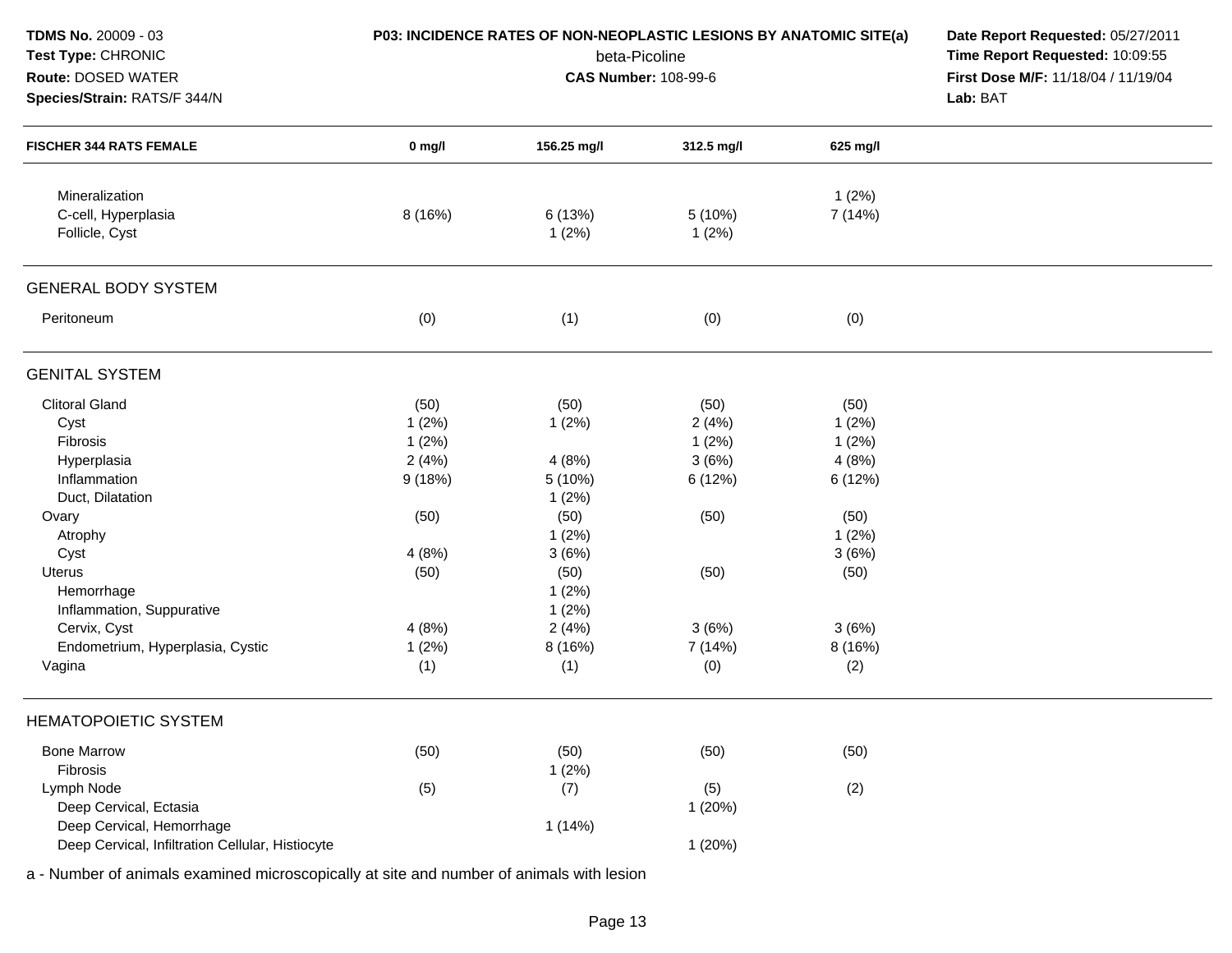| <b>TDMS No. 20009 - 03</b><br>Test Type: CHRONIC<br>Route: DOSED WATER<br>Species/Strain: RATS/F 344/N |          | P03: INCIDENCE RATES OF NON-NEOPLASTIC LESIONS BY ANATOMIC SITE(a)<br>beta-Picoline<br><b>CAS Number: 108-99-6</b> | Date Report Requested: 05/27/2011<br>Time Report Requested: 10:09:55<br>First Dose M/F: 11/18/04 / 11/19/04<br>Lab: BAT |          |  |
|--------------------------------------------------------------------------------------------------------|----------|--------------------------------------------------------------------------------------------------------------------|-------------------------------------------------------------------------------------------------------------------------|----------|--|
| <b>FISCHER 344 RATS FEMALE</b>                                                                         | $0$ mg/l | 156.25 mg/l                                                                                                        | 312.5 mg/l                                                                                                              | 625 mg/l |  |
| Mediastinal, Ectasia                                                                                   |          | 1(14%)                                                                                                             |                                                                                                                         |          |  |
| Mediastinal, Hemorrhage                                                                                |          | 1(14%)                                                                                                             |                                                                                                                         | 1(50%)   |  |
| Mediastinal, Hyperplasia                                                                               |          | 1(14%)                                                                                                             |                                                                                                                         |          |  |
| Mediastinal, Infiltration Cellular, Histiocyte                                                         |          |                                                                                                                    |                                                                                                                         | 1(50%)   |  |
| Mediastinal, Infiltration Cellular, Mixed Cell                                                         |          |                                                                                                                    | 1(20%)                                                                                                                  |          |  |
| Pancreatic, Ectasia                                                                                    | 1(20%)   |                                                                                                                    |                                                                                                                         |          |  |
| Lymph Node, Mesenteric                                                                                 | (50)     | (50)                                                                                                               | (50)                                                                                                                    | (50)     |  |
| Ectasia                                                                                                |          |                                                                                                                    | 1(2%)                                                                                                                   |          |  |
| Infiltration Cellular, Mast Cell                                                                       |          |                                                                                                                    | 1(2%)                                                                                                                   |          |  |
| Infiltration Cellular, Mononuclear Cell                                                                |          |                                                                                                                    | 1(2%)                                                                                                                   |          |  |
| Infiltration Cellular, Plasma Cell                                                                     |          |                                                                                                                    |                                                                                                                         | 1(2%)    |  |
| Spleen                                                                                                 | (50)     | (50)                                                                                                               | (50)                                                                                                                    | (50)     |  |
| Angiectasis                                                                                            |          |                                                                                                                    | 1(2%)                                                                                                                   |          |  |
| Atrophy                                                                                                |          |                                                                                                                    | 1(2%)                                                                                                                   | 2(4%)    |  |
| Degeneration, Cystic, Focal                                                                            |          |                                                                                                                    | 1(2%)                                                                                                                   |          |  |
| Hyperplasia, Lymphoid                                                                                  | 4(8%)    | 2(4%)                                                                                                              | 1(2%)                                                                                                                   |          |  |
| Necrosis                                                                                               |          | 1(2%)                                                                                                              |                                                                                                                         | 1(2%)    |  |
| Thymus                                                                                                 | (49)     | (50)                                                                                                               | (50)                                                                                                                    | (47)     |  |
| Cyst                                                                                                   | 1(2%)    |                                                                                                                    |                                                                                                                         | 1(2%)    |  |
| Fibrosis                                                                                               |          |                                                                                                                    |                                                                                                                         | 1(2%)    |  |
| Hyperplasia, Lymphoid                                                                                  | 1(2%)    |                                                                                                                    |                                                                                                                         |          |  |
| Inflammation, Suppurative                                                                              |          |                                                                                                                    |                                                                                                                         | 1(2%)    |  |
| <b>INTEGUMENTARY SYSTEM</b>                                                                            |          |                                                                                                                    |                                                                                                                         |          |  |
| Mammary Gland                                                                                          | (50)     | (50)                                                                                                               | (50)                                                                                                                    | (50)     |  |
| Galactocele                                                                                            | 12 (24%) | 8(16%)                                                                                                             | 3(6%)                                                                                                                   | 4(8%)    |  |
| Hyperplasia                                                                                            | 4(8%)    | 4(8%)                                                                                                              | 6(12%)                                                                                                                  | 4(8%)    |  |
| Inflammation                                                                                           | 1(2%)    |                                                                                                                    |                                                                                                                         |          |  |
| Skin                                                                                                   | (50)     | (50)                                                                                                               | (50)                                                                                                                    | (50)     |  |
| Fibrosis                                                                                               | 1(2%)    |                                                                                                                    | 1(2%)                                                                                                                   |          |  |
| Hyperplasia, Squamous                                                                                  |          |                                                                                                                    | 1(2%)                                                                                                                   |          |  |
| Inflammation, Chronic Active                                                                           |          | 1(2%)                                                                                                              |                                                                                                                         |          |  |
| Ulcer                                                                                                  |          | 2(4%)                                                                                                              | 2(4%)                                                                                                                   | 1(2%)    |  |
| Lip, Inflammation, Suppurative                                                                         |          |                                                                                                                    |                                                                                                                         | 1(2%)    |  |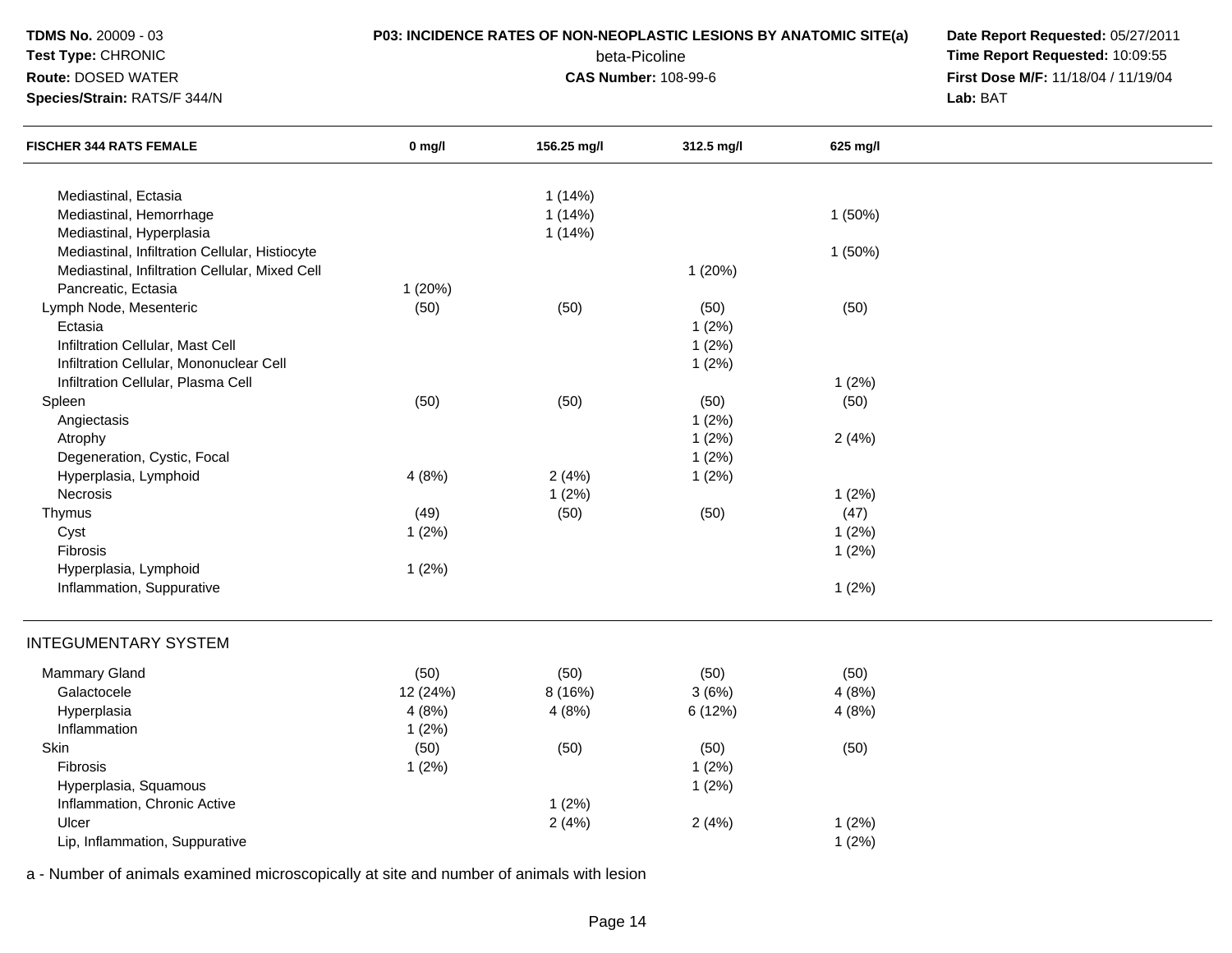| TDMS No. 20009 - 03<br>Test Type: CHRONIC                                                                                                                                        |                  | P03: INCIDENCE RATES OF NON-NEOPLASTIC LESIONS BY ANATOMIC SITE(a)<br>beta-Picoline | Date Report Requested: 05/27/2011<br>Time Report Requested: 10:09:55<br>First Dose M/F: 11/18/04 / 11/19/04<br>Lab: BAT |                            |  |
|----------------------------------------------------------------------------------------------------------------------------------------------------------------------------------|------------------|-------------------------------------------------------------------------------------|-------------------------------------------------------------------------------------------------------------------------|----------------------------|--|
| Route: DOSED WATER<br>Species/Strain: RATS/F 344/N<br><b>FISCHER 344 RATS FEMALE</b>                                                                                             |                  | <b>CAS Number: 108-99-6</b>                                                         |                                                                                                                         |                            |  |
|                                                                                                                                                                                  | $0$ mg/l         | 156.25 mg/l                                                                         | 312.5 mg/l                                                                                                              | 625 mg/l                   |  |
| MUSCULOSKELETAL SYSTEM                                                                                                                                                           |                  |                                                                                     |                                                                                                                         |                            |  |
| Bone<br>Cyst<br>Hyperostosis                                                                                                                                                     | (50)<br>1(2%)    | (50)                                                                                | (50)                                                                                                                    | (50)<br>1(2%)              |  |
| Inflammation, Chronic Active<br><b>Skeletal Muscle</b>                                                                                                                           | 1(2%)<br>(0)     | (1)                                                                                 | (0)                                                                                                                     | 1(2%)<br>(0)               |  |
| NERVOUS SYSTEM                                                                                                                                                                   |                  |                                                                                     |                                                                                                                         |                            |  |
| <b>Brain</b><br>Compression<br>Hemorrhage<br>Inflammation, Chronic Active                                                                                                        | (50)<br>13 (26%) | (50)<br>7 (14%)<br>2(4%)<br>1(2%)                                                   | (50)<br>7(14%)                                                                                                          | (50)<br>9(18%)<br>1(2%)    |  |
| <b>RESPIRATORY SYSTEM</b>                                                                                                                                                        |                  |                                                                                     |                                                                                                                         |                            |  |
| Lung<br>Fibrosis<br>Foreign Body                                                                                                                                                 | (50)<br>1(2%)    | (50)                                                                                | (50)                                                                                                                    | (50)<br>1(2%)              |  |
| Inflammation, Suppurative                                                                                                                                                        |                  |                                                                                     | 1(2%)                                                                                                                   |                            |  |
| Inflammation, Granulomatous                                                                                                                                                      | 1(2%)            |                                                                                     | 1(2%)                                                                                                                   |                            |  |
| Inflammation, Chronic Active                                                                                                                                                     | 1(2%)            |                                                                                     |                                                                                                                         |                            |  |
| Metaplasia, Squamous                                                                                                                                                             | 1(2%)            |                                                                                     |                                                                                                                         |                            |  |
| Pigmentation                                                                                                                                                                     | 1(2%)            |                                                                                     |                                                                                                                         |                            |  |
| Thrombosis<br>Alveolar Epithelium, Hyperplasia<br>Alveolar Epithelium, Metaplasia, Squamous<br>Bronchiole, Inflammation, Suppurative<br>Bronchiole, Inflammation, Chronic Active | 7 (14%)          | 14 (28%)<br>3(6%)                                                                   | 14 (28%)<br>1(2%)<br>1(2%)<br>2(4%)                                                                                     | 1(2%)<br>11 (22%)<br>1(2%) |  |
| Serosa, Fibrosis                                                                                                                                                                 |                  | 1(2%)                                                                               |                                                                                                                         | 2(4%)                      |  |
| Serosa, Inflammation, Granulomatous                                                                                                                                              |                  |                                                                                     | 1(2%)                                                                                                                   |                            |  |
| Nose                                                                                                                                                                             | (50)             | (50)                                                                                | (50)                                                                                                                    | (50)                       |  |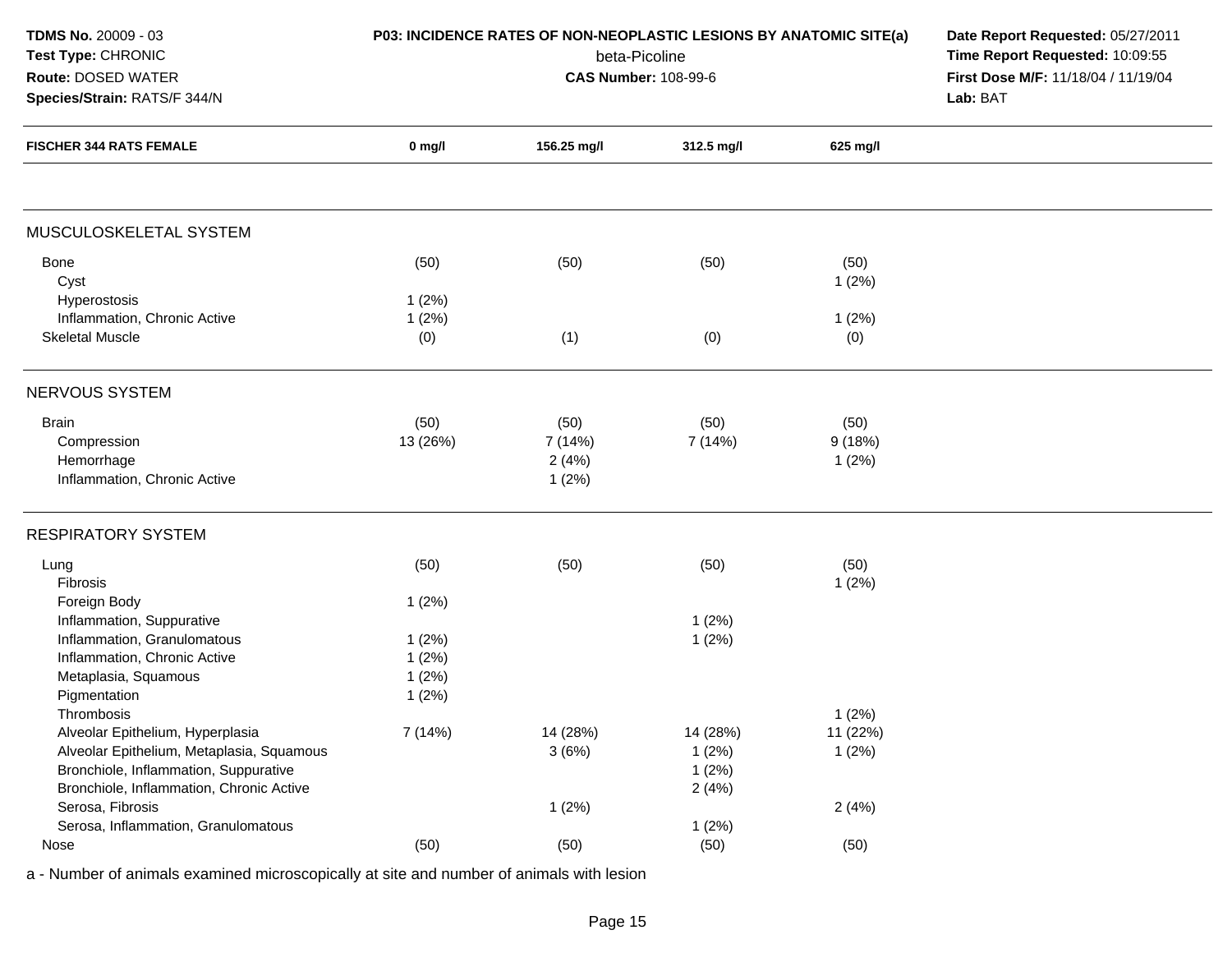| TDMS No. 20009 - 03<br>Test Type: CHRONIC<br>Route: DOSED WATER                          |          | P03: INCIDENCE RATES OF NON-NEOPLASTIC LESIONS BY ANATOMIC SITE(a)<br>beta-Picoline<br><b>CAS Number: 108-99-6</b> | Date Report Requested: 05/27/2011<br>Time Report Requested: 10:09:55<br>First Dose M/F: 11/18/04 / 11/19/04 |          |  |
|------------------------------------------------------------------------------------------|----------|--------------------------------------------------------------------------------------------------------------------|-------------------------------------------------------------------------------------------------------------|----------|--|
| Species/Strain: RATS/F 344/N<br><b>FISCHER 344 RATS FEMALE</b>                           |          |                                                                                                                    |                                                                                                             | Lab: BAT |  |
|                                                                                          | $0$ mg/l | 156.25 mg/l                                                                                                        | 312.5 mg/l                                                                                                  | 625 mg/l |  |
| Foreign Body                                                                             | 2(4%)    | 3(6%)                                                                                                              | 3(6%)                                                                                                       | 2(4%)    |  |
| Inflammation                                                                             | 3(6%)    | 5 (10%)                                                                                                            | 4(8%)                                                                                                       | 3(6%)    |  |
| Glands, Hyperplasia                                                                      |          | 1(2%)                                                                                                              |                                                                                                             |          |  |
| Nasolacrimal Duct, Foreign Body                                                          | 1(2%)    |                                                                                                                    |                                                                                                             |          |  |
| Nasolacrimal Duct, Inflammation                                                          | 2(4%)    |                                                                                                                    |                                                                                                             |          |  |
| Olfactory Epithelium, Atrophy                                                            |          | 1(2%)                                                                                                              |                                                                                                             |          |  |
| Olfactory Epithelium, Metaplasia                                                         |          | 1(2%)                                                                                                              |                                                                                                             |          |  |
| Respiratory Epithelium, Hyperplasia                                                      | 3(6%)    | 1(2%)                                                                                                              | 1(2%)                                                                                                       | 2(4%)    |  |
| Turbinate, Cyst                                                                          |          |                                                                                                                    |                                                                                                             | 2(4%)    |  |
| Trachea                                                                                  | (50)     | (50)                                                                                                               | (50)                                                                                                        | (50)     |  |
| Infiltration Cellular, Mixed Cell                                                        |          | 1(2%)                                                                                                              |                                                                                                             |          |  |
| SPECIAL SENSES SYSTEM                                                                    |          |                                                                                                                    |                                                                                                             |          |  |
| Eye                                                                                      | (50)     | (48)                                                                                                               | (48)                                                                                                        | (50)     |  |
| Atrophy                                                                                  | 1(2%)    |                                                                                                                    |                                                                                                             |          |  |
| Cataract                                                                                 | 8 (16%)  | 13 (27%)                                                                                                           | 14 (29%)                                                                                                    | 10 (20%) |  |
| Anterior Chamber, Inflammation, Suppurative                                              |          | 1(2%)                                                                                                              |                                                                                                             | 1(2%)    |  |
| Cornea, Edema                                                                            |          |                                                                                                                    | 1(2%)                                                                                                       |          |  |
| Cornea, Hyperplasia                                                                      |          | 1(2%)                                                                                                              |                                                                                                             |          |  |
| Cornea, Inflammation, Chronic Active                                                     | 2(4%)    |                                                                                                                    | 1(2%)                                                                                                       |          |  |
| Retina, Degeneration                                                                     | 1(2%)    | 2(4%)                                                                                                              | 4(8%)                                                                                                       | 3(6%)    |  |
| Harderian Gland                                                                          | (50)     | (50)                                                                                                               | (50)                                                                                                        | (50)     |  |
| Hyperplasia                                                                              |          |                                                                                                                    | 2(4%)                                                                                                       | 1(2%)    |  |
| Inflammation, Granulomatous                                                              | 1(2%)    |                                                                                                                    |                                                                                                             |          |  |
| Inflammation, Chronic Active                                                             | 2(4%)    | 1(2%)                                                                                                              |                                                                                                             |          |  |
| Zymbal's Gland                                                                           | (0)      | (0)                                                                                                                | (2)                                                                                                         | (1)      |  |
| <b>URINARY SYSTEM</b>                                                                    |          |                                                                                                                    |                                                                                                             |          |  |
| Kidney                                                                                   | (49)     | (50)                                                                                                               | (50)                                                                                                        | (50)     |  |
| Cyst                                                                                     |          |                                                                                                                    | 2(4%)                                                                                                       |          |  |
| Degeneration, Fatty                                                                      | 1(2%)    |                                                                                                                    |                                                                                                             |          |  |
| Dilatation                                                                               |          |                                                                                                                    |                                                                                                             | 1(2%)    |  |
| Fibrosis                                                                                 | 8 (16%)  | 7 (14%)                                                                                                            | 8 (16%)                                                                                                     | 10 (20%) |  |
| a - Number of animals examined microscopically at site and number of animals with lesion |          |                                                                                                                    |                                                                                                             |          |  |